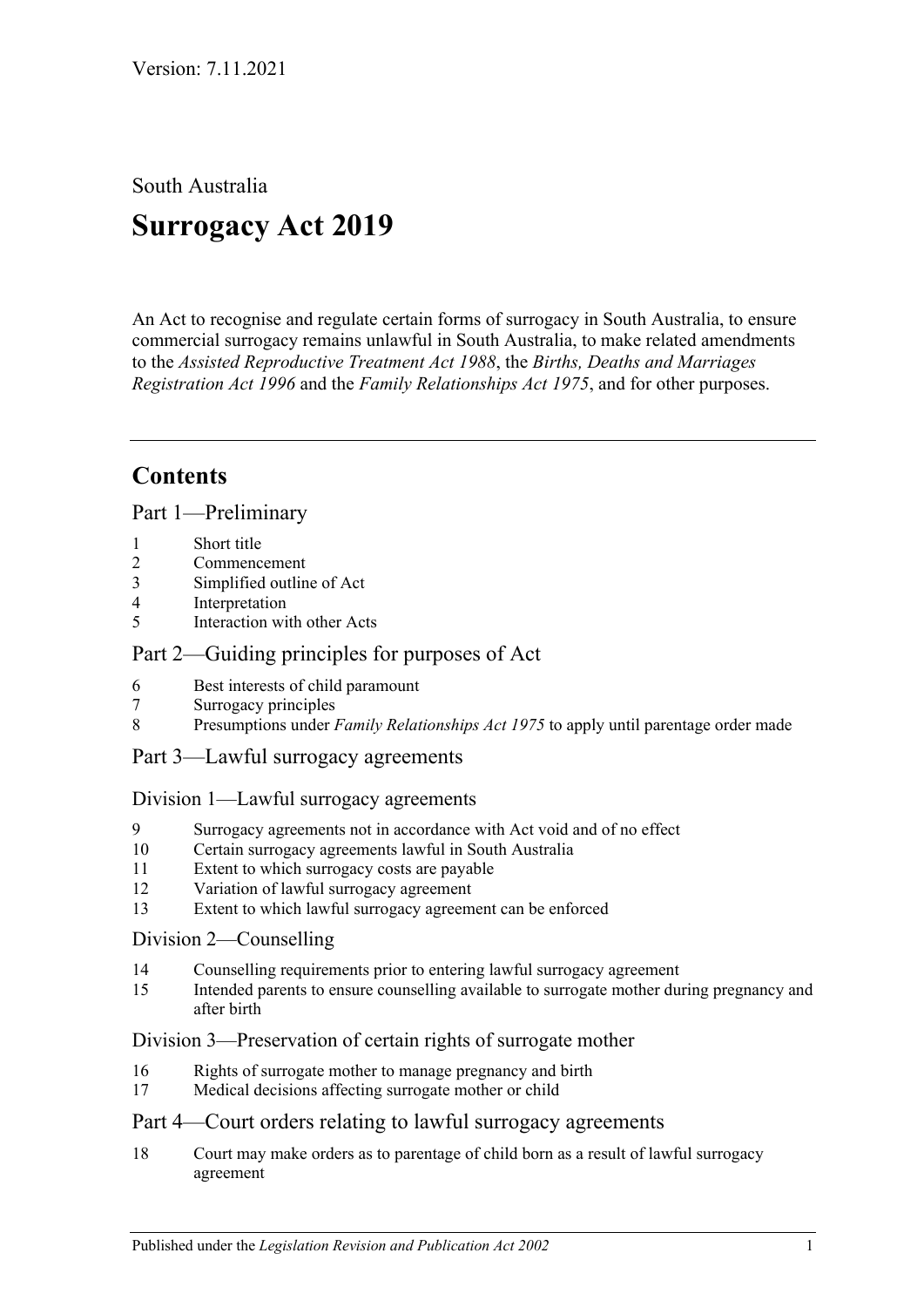- [Court may revoke order under section](#page-12-0) 18
- [Court may require separate representation of child](#page-13-0)
- [Court to notify Registrar of Births, Deaths and Marriages](#page-13-1)
- [Access to Court records](#page-14-0)

#### Part [5—Offences relating to surrogacy agreements](#page-14-1)

- [Offence relating to commercial surrogacy agreements](#page-14-2)
- [Offence to arrange etc surrogacy agreement for another person](#page-14-3)
- [Offence to induce person to enter surrogacy agreement](#page-15-0)
- [Offence to advertise certain services relating to surrogacy](#page-15-1)

#### Part [6—Miscellaneous](#page-15-2)

- [Provision of information etc for purposes of](#page-15-3) *Births, Deaths and Marriages Registration Act [1996](#page-15-3)*
- [Limitation of liability](#page-16-0)
- [Confidentiality](#page-16-1)
- [Service](#page-16-2)
- [Review of Act](#page-16-3)
- [Regulations](#page-17-0)

### Schedule [1—Related amendments and transitional provisions etc](#page-17-1)

#### Part 1—Preliminary

[Amendment provisions](#page-17-2)

#### Part 2—Amendment of *Assisted Reproductive Treatment Act 1988*

- [Amendment of section 3—Interpretation](#page-18-0)
- [Amendment of section 9—Conditions of registration](#page-18-1)
- [Amendment of section 15—Donor conception register](#page-18-2)

#### Part 3—Amendment of *Births, Deaths and Marriages Registration Act 1996*

- [Amendment of section 4—Interpretation](#page-18-3)
- [Amendment of section 22A—Surrogacy orders](#page-18-4)
- [Amendment of section 49A—Saving provision—surrogacy arrangements](#page-19-0)

#### Part 4—Amendment of *Family Relationships Act 1975*

- [Amendment of section 10—Saving provision](#page-19-1)
- [Amendment of section 10EA—Court order relating to paternity](#page-19-2)
- [Repeal of Part 2B](#page-19-3)

#### Part 5—Transitional and saving provisions etc

 [Continuation of recognised surrogacy agreements under](#page-19-4) *Family Relationships Act 1975* as [lawful surrogacy agreements](#page-19-4)

#### [Legislative history](#page-20-0)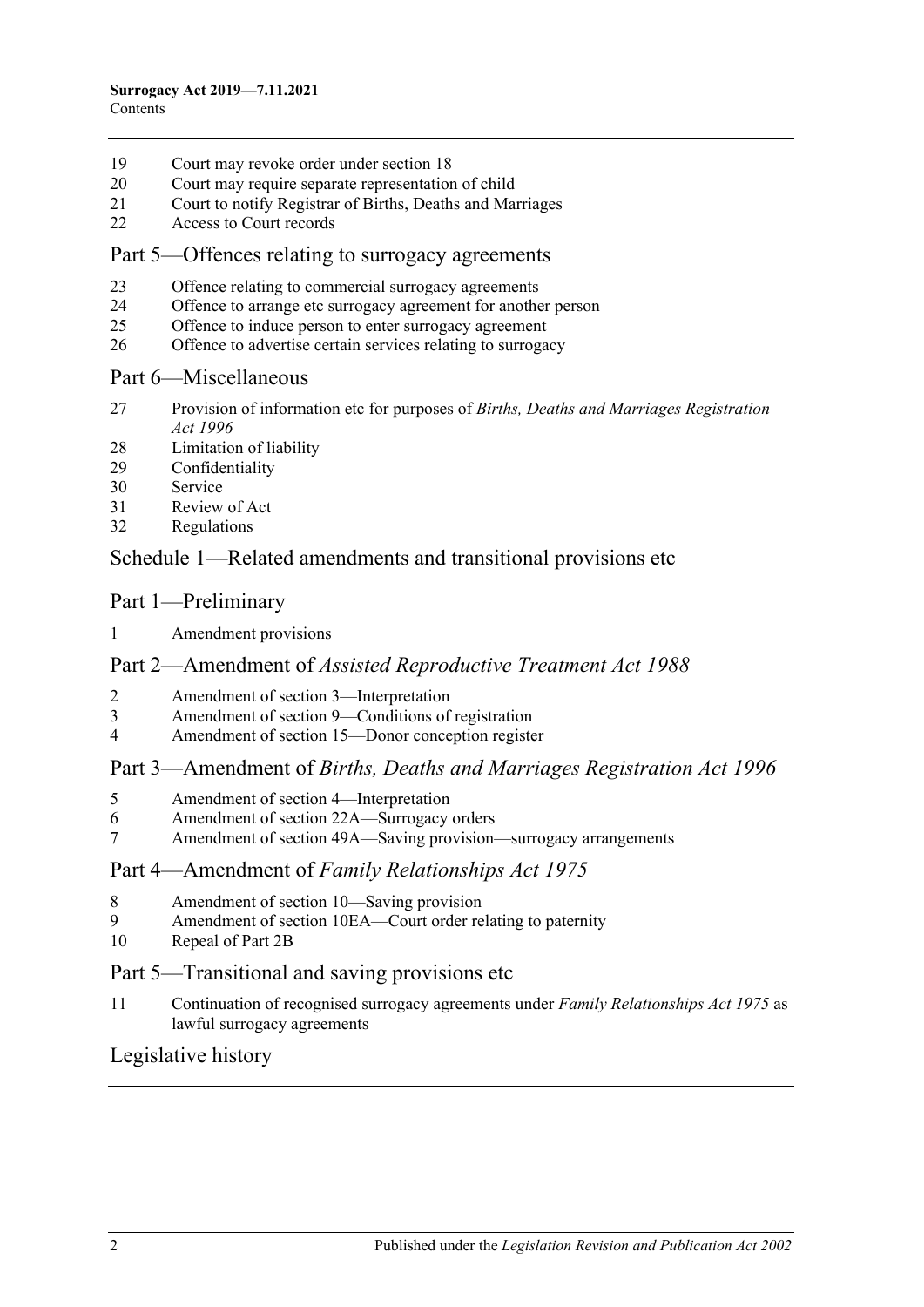### <span id="page-2-0"></span>**The Parliament of South Australia enacts as follows:**

## **Part 1—Preliminary**

#### <span id="page-2-1"></span>**1—Short title**

This Act may be cited as the *Surrogacy Act 2019*.

#### <span id="page-2-2"></span>**2—Commencement**

This Act will come into operation on a day to be fixed by proclamation.

#### <span id="page-2-3"></span>**3—Simplified outline of Act**

- (1) This Act provides a scheme allowing for certain forms of surrogacy in South Australia. However, all other forms of surrogacy remain unlawful, and the Act provides for a number of offences relating to surrogacy.
- (2) In this Act—
	- [Part](#page-4-1) 2 sets out principles that are to be applied in relation to the operation of the Act and to lawful surrogacy agreements;
	- [Part](#page-5-0) 3 sets out the scheme for surrogacy agreements that are lawful and legally recognised;
	- [Part](#page-10-0) 4 sets out the role of the Court in relation to lawful surrogacy agreements (and, in particular, the making of parentage orders for children born as a result of such agreements);
	- [Part](#page-14-1) 5 provides that all other surrogacy agreements are unlawful in this State, and creates offences relating to surrogacy;
	- [Part](#page-15-2) 6 contains miscellaneous provisions relating to surrogacy and the operation of the Act, including provisions protecting the privacy of children born as a result of a surrogacy agreement and a power to make regulations under the Act.

#### <span id="page-2-4"></span>**4—Interpretation**

(1) In this Act, unless the contrary intention appears—

*accredited counsellor* means a counsellor who is accredited in accordance with the regulations for the purposes of this Act;

*birth mother*, of a child, means the woman who gave birth to the child;

*birth sibling*, of a child, means any other child who is born as a result of the same pregnancy as the child;

*counsellor's certificate* means a statement in a lawful surrogacy agreement signed by an accredited counsellor certifying that the accredited counsellor provided the counselling required under [section](#page-8-1) 14 to a specified person or persons;

*Court* means the *Youth Court of South Australia* constituted of the Judge of the Court or a magistrate of the Court;

*domestic partner* means a person who is a domestic partner within the meaning of the *[Family Relationships Act](http://www.legislation.sa.gov.au/index.aspx?action=legref&type=act&legtitle=Family%20Relationships%20Act%201975) 1975* whether declared as such under that Act or not;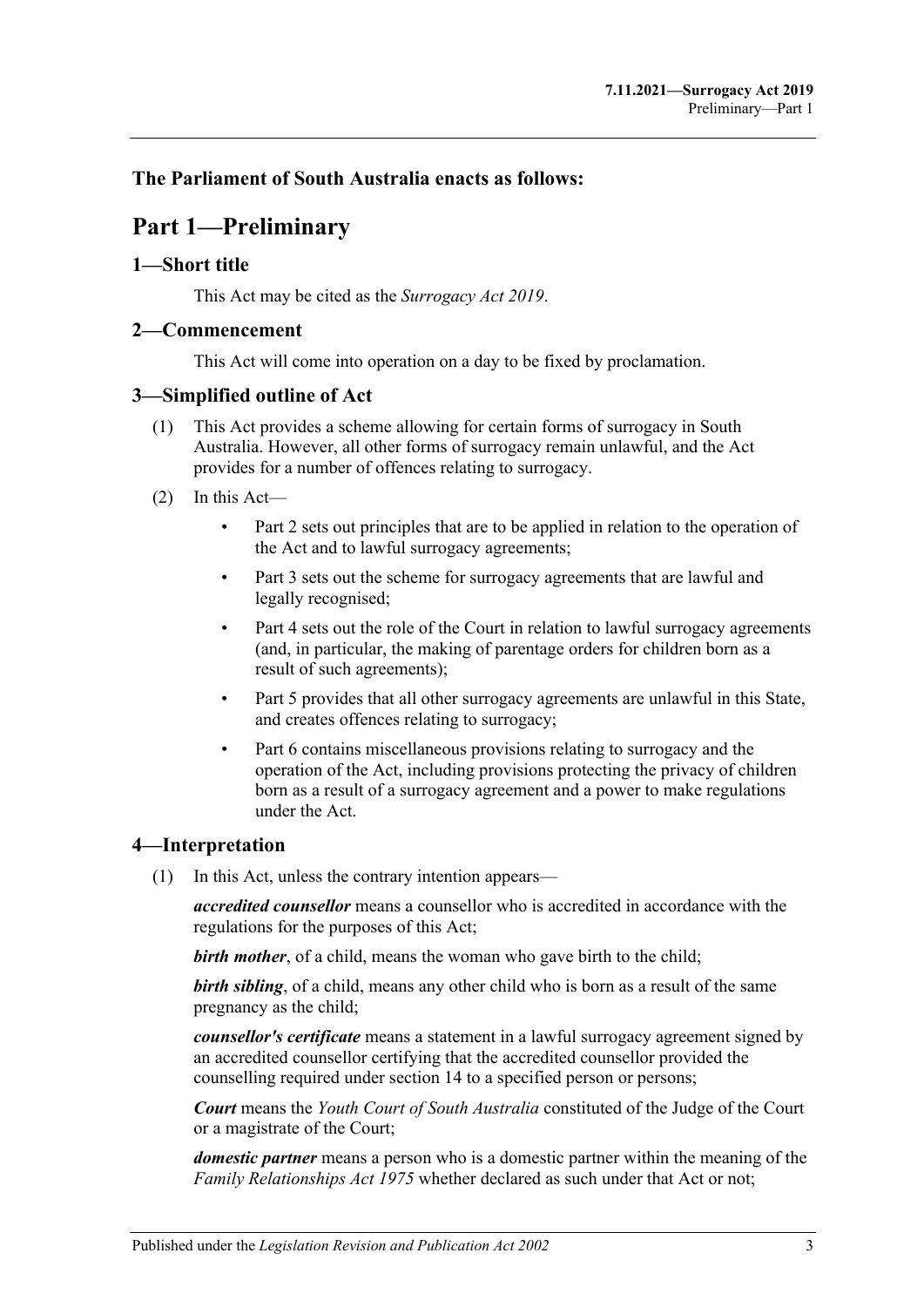*intended parent*—see section [10\(2\)\(b\);](#page-5-4)

*lawful surrogacy agreement* means—

- (a) a surrogacy agreement recognised as a lawful surrogacy agreement under [section](#page-5-3) 10; or
- (b) a surrogacy agreement (however described) entered into in accordance with a prescribed corresponding law of the Commonwealth or another State or Territory;

*lawyer's certificate* means a statement in a lawful surrogacy agreement signed by a legal practitioner certifying that—

- (a) the legal practitioner explained the legal implications of the agreement to a specified person or specified persons; and
- (b) the legal practitioner gave the prescribed information in respect of the lawful surrogacy agreement to a specified person or persons;

*legal practitioner* means a legal practitioner or interstate legal practitioner (both within the meaning of the *[Legal Practitioners Act](http://www.legislation.sa.gov.au/index.aspx?action=legref&type=act&legtitle=Legal%20Practitioners%20Act%201981) 1981*);

*payment* means money or any other consideration;

*reasonable surrogacy costs*—see [section](#page-7-0) 11;

*spouse*—a person is the spouse of another if they are legally married;

*surrogate mother*—see section [10\(2\)\(a\);](#page-5-5)

*surrogacy agreement* means an agreement (whether a lawful surrogacy agreement or otherwise) under which—

- (a) a woman agrees to—
	- (i) become pregnant or attempt to become pregnant; and
	- (ii) surrender parentage or custody of, or rights in relation to, a child born as a result of the pregnancy to another person or persons; or
- (b) a pregnant woman agrees to surrender parentage or custody of, or rights in relation to, a child born as a result of the pregnancy.
- (2) For the purposes of this Act, a reference to a lawful surrogacy agreement includes, unless the context requires otherwise, a reference to a proposed lawful surrogacy agreement.
- (3) For the purposes of this Act, a reference to a surrogate mother under a lawful surrogacy agreement includes, unless the context requires otherwise, a reference to a person who is to be the surrogate mother pursuant to the lawful surrogacy agreement.
- (4) For the purposes of this Act, a person will be taken to have *impaired decision-making capacity* in respect of a particular decision if the person is not capable of—
	- (a) understanding any information that may be relevant to the decision (including information relating to the consequences of making a particular decision); or
	- (b) retaining such information; or
	- (c) using such information in the course of making the decision; or
	- (d) communicating their decision in any manner,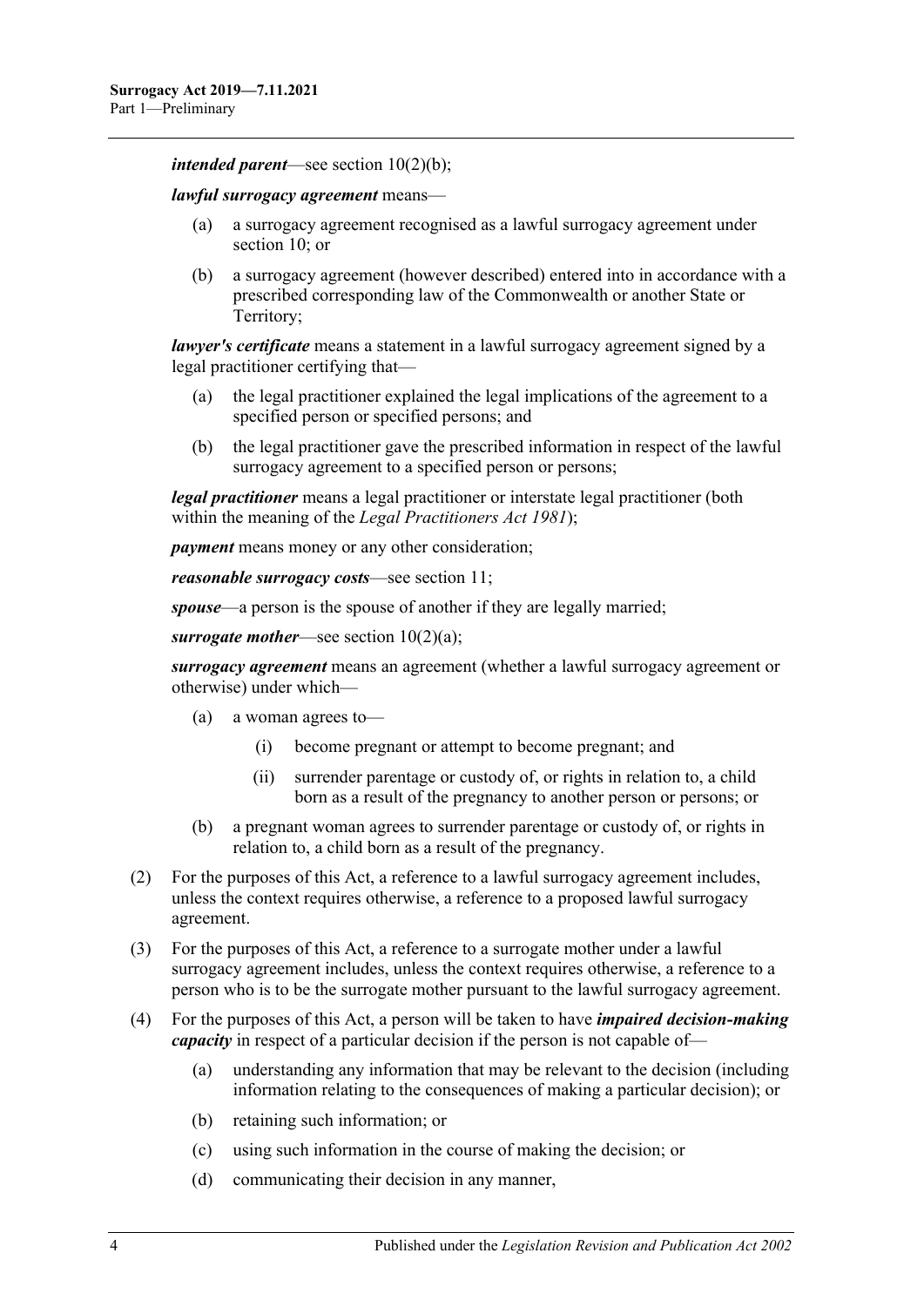however—

- (e) a person will not be taken to be incapable of understanding information merely because the person is not able to understand matters of a technical or trivial nature;
- (f) a person will not be taken to be incapable of retaining information merely because the person can only retain the information for a limited time;
- (g) a person may fluctuate between having impaired decision-making capacity and full decision-making capacity;
- (h) a person's decision-making capacity will not be taken to be impaired merely because a decision made by the person results, or may result, in an adverse outcome for the person.

#### <span id="page-4-0"></span>**5—Interaction with other Acts**

Except where the contrary intention appears, nothing in this Act limits the operation of any law relating to the guardianship, custody, protection or adoption of children.

## <span id="page-4-1"></span>**Part 2—Guiding principles for purposes of Act**

#### <span id="page-4-2"></span>**6—Best interests of child paramount**

- (1) The best interests of any child born as a result of a lawful surrogacy agreement is to be the paramount consideration in respect of the administration and operation of this Act.
- (2) To avoid doubt, the requirement under this section applies to the Court.

#### <span id="page-4-3"></span>**7—Surrogacy principles**

- (1) The following principles (the *surrogacy principles*) apply in relation to the lawful practice of surrogacy in South Australia:
	- (a) the human rights of all parties to a lawful surrogacy agreement, including any child born as a result of the agreement, must be respected;
	- (b) the surrogate mother under a lawful surrogacy agreement should not be financially disadvantaged as a result of her involvement in the lawful surrogacy agreement.
- (2) The Minister, the Court, and each person or body engaged in the administration of this Act must exercise their powers and perform their functions so as to give effect to the surrogacy principles.
- (3) However, the surrogacy principles do not displace, and cannot be used to justify the displacement of, [section](#page-4-2) 6.

#### <span id="page-4-4"></span>**8—Presumptions under** *Family Relationships Act 1975* **to apply until parentage order made**

The presumptions and other rules as to the parentage of a child under the *[Family](http://www.legislation.sa.gov.au/index.aspx?action=legref&type=act&legtitle=Family%20Relationships%20Act%201975)  [Relationships Act](http://www.legislation.sa.gov.au/index.aspx?action=legref&type=act&legtitle=Family%20Relationships%20Act%201975) 1975* continue to apply to a child born as a result of a surrogacy arrangement until such time as the Court makes an order or orders as to parentage of the child under [Part](#page-10-0) 4.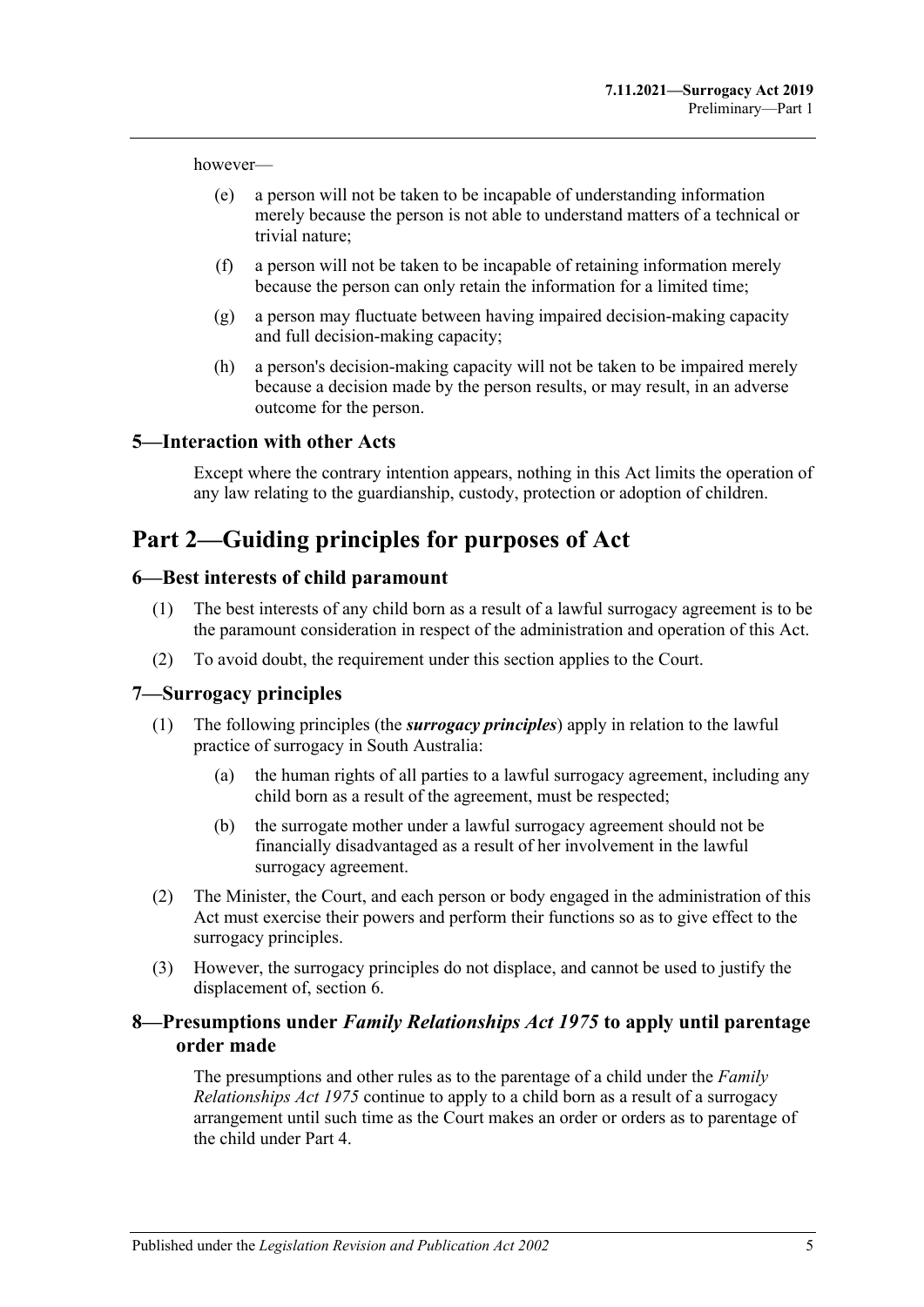## <span id="page-5-0"></span>**Part 3—Lawful surrogacy agreements**

### <span id="page-5-1"></span>**Division 1—Lawful surrogacy agreements**

#### <span id="page-5-2"></span>**9—Surrogacy agreements not in accordance with Act void and of no effect**

Except as may be provided for in this Act, a surrogacy agreement (however described) is void and of no effect.

#### <span id="page-5-3"></span>**10—Certain surrogacy agreements lawful in South Australia**

- (1) Subject to this Act, a surrogacy agreement that complies with the requirements under this section, and any regulations made for the purposes of this section, will be taken to be a *lawful surrogacy agreement*.
- <span id="page-5-5"></span>(2) Subject to this Act, the following persons may be parties to a lawful surrogacy agreement:
	- (a) a woman (the *surrogate mother*) who is to have a child or children for the purposes of the lawful surrogacy agreement;
	- (b) a person, or both persons, (an *intended parent*) on whom parentage of the child or children born as a result of the lawful surrogacy agreement will be conferred in accordance with this Act.
- <span id="page-5-4"></span>(3) Subject to this Act, each of the following provisions must be satisfied by, or in respect of, the surrogate mother under a lawful surrogacy agreement:
	- (a) the surrogate mother must be 25 years of age or older at the time the lawful surrogacy agreement is entered;
	- (b) the surrogate mother must not have impaired decision-making capacity in respect of the decision to enter a lawful surrogacy agreement;
	- (c) the surrogate mother must be an Australian citizen or a permanent resident of Australia;
	- (d) the surrogate mother must not be pregnant at the time the lawful surrogacy agreement is entered;
	- (e) the surrogate mother must, before entering the lawful surrogacy agreement, undergo counselling of a kind required by [section](#page-8-1) 14;
	- (f) the surrogate mother must provide to each intended parent a criminal history report in respect of the surrogate mother provided by South Australia Police, or the Australian Crime Commission or an Australian Crime Commission accredited agency or broker, within the 12 months prior to entering a lawful surrogacy agreement;
	- (g) the surrogate mother must comply with any other requirements set out in the regulations.
- (4) Subject to this Act, each of the following provisions must be satisfied by, or in respect of, the intended parents under a lawful surrogacy agreement:
	- (a) each intended parent must be 25 years of age or older at the time the lawful surrogacy agreement is entered;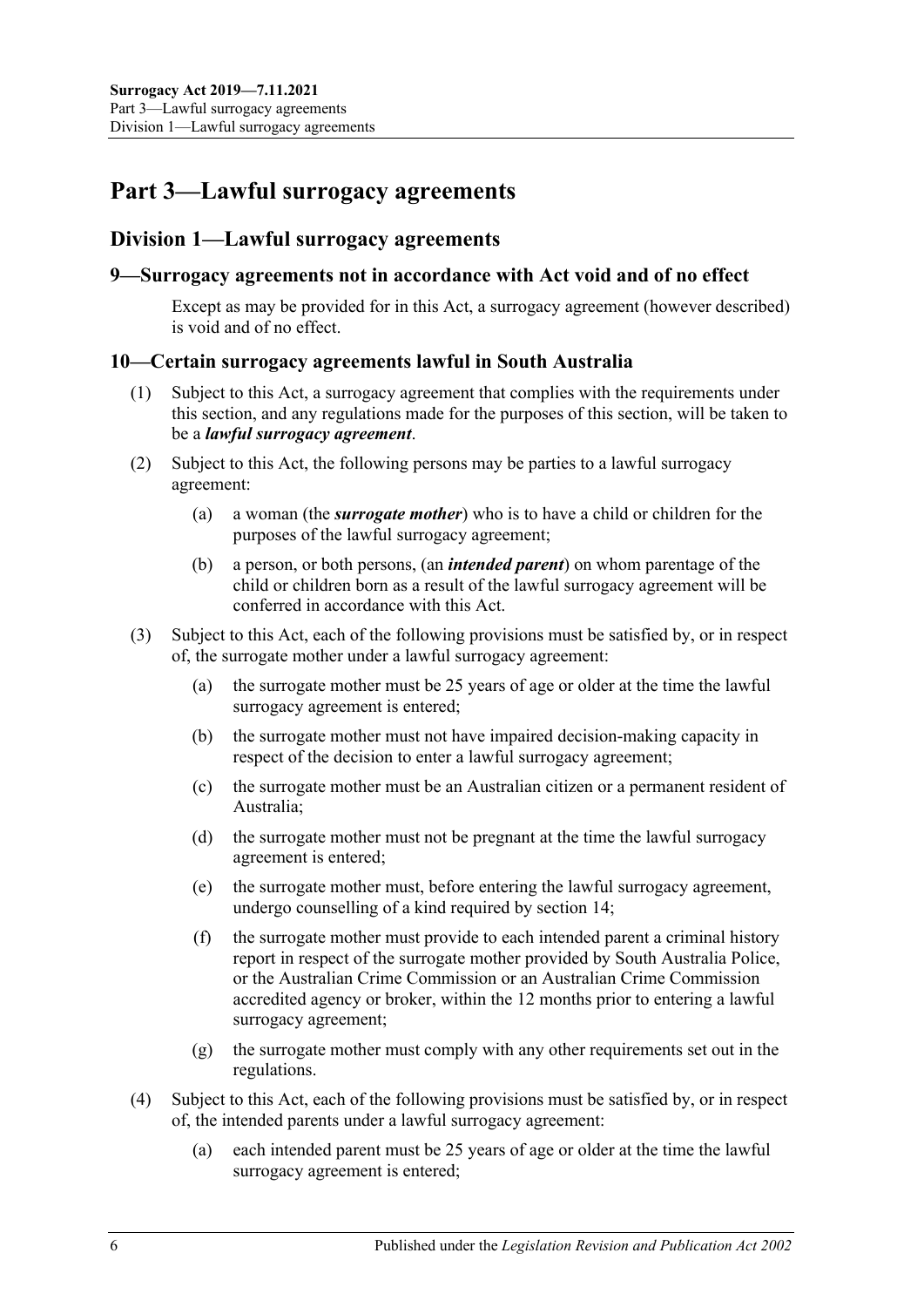- (b) an intended parent must not have impaired decision making capacity in respect of the decision to enter a lawful surrogacy agreement;
- (c) each intended parent must be an Australian citizen or a permanent resident of Australia;
- (d) at least 1 intended parent must be domiciled in South Australia at the time the lawful surrogacy agreement is entered;
- (e) each intended parent must, before entering the lawful surrogacy agreement, undergo counselling of a kind required by [section](#page-8-1) 14;
- (f) at least 1 of the following circumstances must exist in relation to the intended parent or parents:
	- (i) at least 1 of the intended parents is a female person who is unlikely to become pregnant, or to be able to carry a pregnancy or give birth (whether because of medical reasons or otherwise); or
	- (ii) there is a risk that a serious genetic defect, serious disease or serious illness would be transmitted to a child born to an intended parent; or
	- (iii) there is a risk that becoming pregnant or giving birth to a child would result in physical harm to an intended parent (being harm of a kind, or of a severity, unlikely to be suffered by women who become pregnant or give birth generally); or
	- (iv) it appears to be unlikely in all of the circumstances of the intended parent or parents that an intended parent would become pregnant, or be able to carry a pregnancy or give birth (whether because of gender identity, sexuality or any other reason);
- (g) each intended parent must provide to the surrogate mother a criminal history report in respect of the intended parent provided by South Australia Police, or the Australian Crime Commission or an Australian Crime Commission accredited agency or broker, within the 12 months prior to entering a lawful surrogacy agreement;
- (h) the intended parents must comply with any other requirements set out in the regulations.
- (5) Subject to this Act, a lawful surrogacy agreement must comply with each of the following provisions:
	- (a) the lawful surrogacy agreement must be in writing in a form that complies with any requirements set out in the regulations;
	- (b) the lawful surrogacy agreement must contain a lawyer's certificate in respect of the surrogate mother and each intended parent;
	- (c) the lawful surrogacy agreement must contain a counsellor's certificate in respect of the surrogate mother and each intended parent;
	- (d) the lawful surrogacy agreement must contain provisions setting out the arrangements for the payment of reasonable surrogacy costs;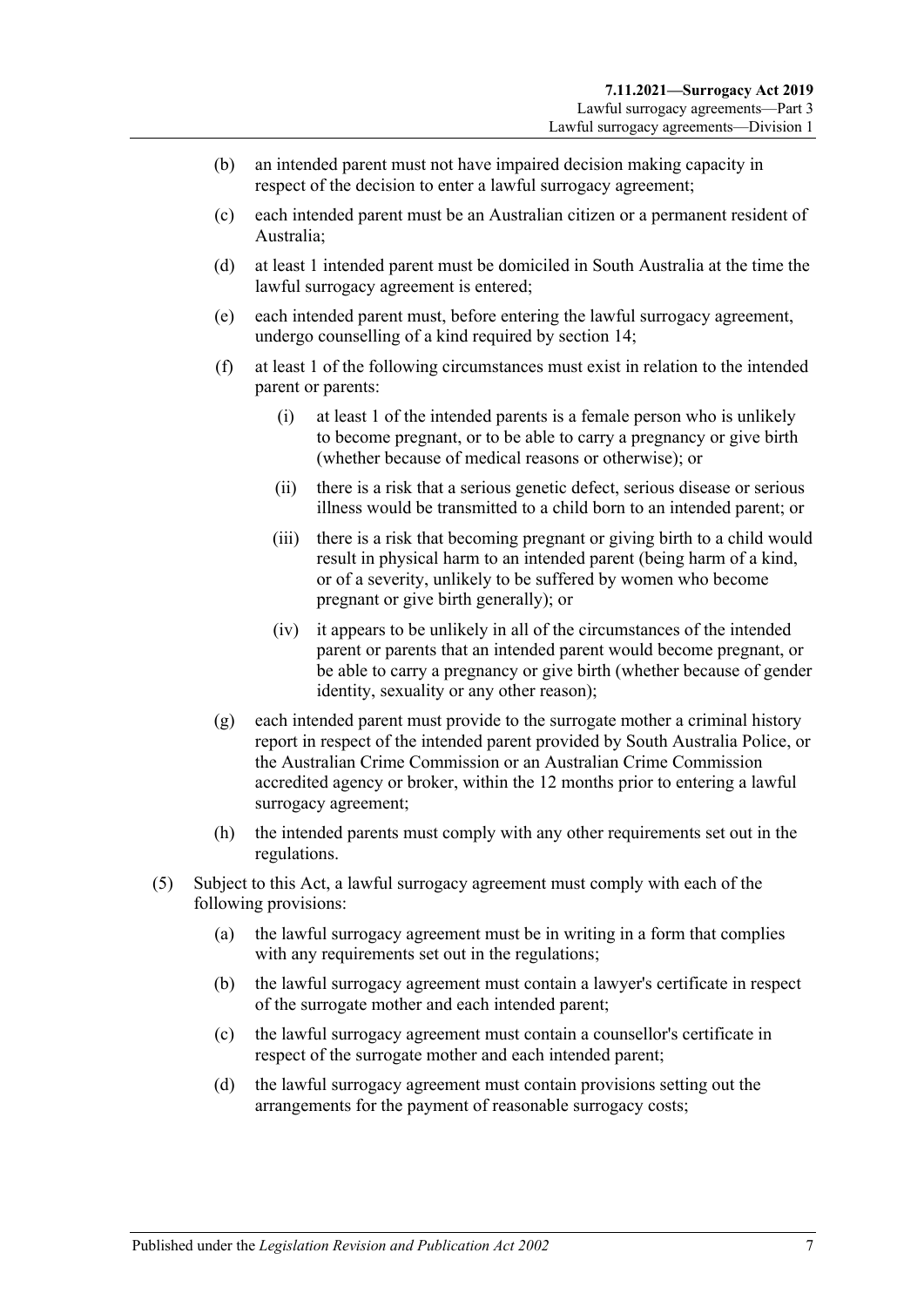- (e) the lawful surrogacy agreement must contain provisions setting out the Court orders under [Part](#page-10-0) 4 that the intended parents will be likely to seek following the birth of a child under the lawful surrogacy agreement (however, nothing in this paragraph prevents the intended parents from seeking orders that differ from those set out in the agreement);
- (f) the lawful surrogacy agreement must comply with any other requirements set out in the regulations.
- (6) Without limiting this section, a lawful surrogacy agreement may contain such other lawful provisions as the parties to the lawful surrogacy agreement think fit.

#### <span id="page-7-3"></span><span id="page-7-0"></span>**11—Extent to which surrogacy costs are payable**

- (1) Despite any other Act or law, no payment of any form may be made (whether to a surrogate mother, an intended parent or any other person or body) in relation to a lawful surrogacy agreement except payment of the following kinds (the *reasonable surrogacy costs*)—
	- (a) such reasonable costs as may be incurred, or likely to be incurred, in respect of the lawful surrogacy agreement, being—
		- (i) costs relating to the pregnancy (including any attempt to become pregnant) that is the subject of the lawful surrogacy agreement; and
		- (ii) costs relating to the birth of a child born as a result of the lawful surrogacy agreement; and
		- (iii) costs relating to the postnatal care of a child born as a result of the lawful surrogacy agreement; and
		- (iv) medical, counselling or legal services provided in relation to the lawful surrogacy agreement; and
		- (v) reasonable out of pocket expenses incurred by the surrogate mother in relation to the lawful surrogacy agreement; and
		- (vi) any other costs, or costs of a kind, prescribed by the regulations for the purposes of this paragraph; or
	- (b) payments representing loss of income of a kind set out in the regulations; or
	- (c) any other payment of a kind relating to the lawful surrogacy agreement of a kind prescribed by the regulations.
- (2) A provision of a lawful surrogacy agreement that is inconsistent with [subsection](#page-7-3) (1) is void and of no effect.
- (3) Nothing in this section authorises regulations to be made that allow for commercial surrogacy (however described).

#### <span id="page-7-1"></span>**12—Variation of lawful surrogacy agreement**

The parties to a lawful surrogacy agreement may, by instrument in writing signed by each party, vary a lawful surrogacy agreement.

#### <span id="page-7-2"></span>**13—Extent to which lawful surrogacy agreement can be enforced**

(1) Except as is provided for in this section, a lawful surrogacy agreement, or a provision of a lawful surrogacy agreement, is not enforceable.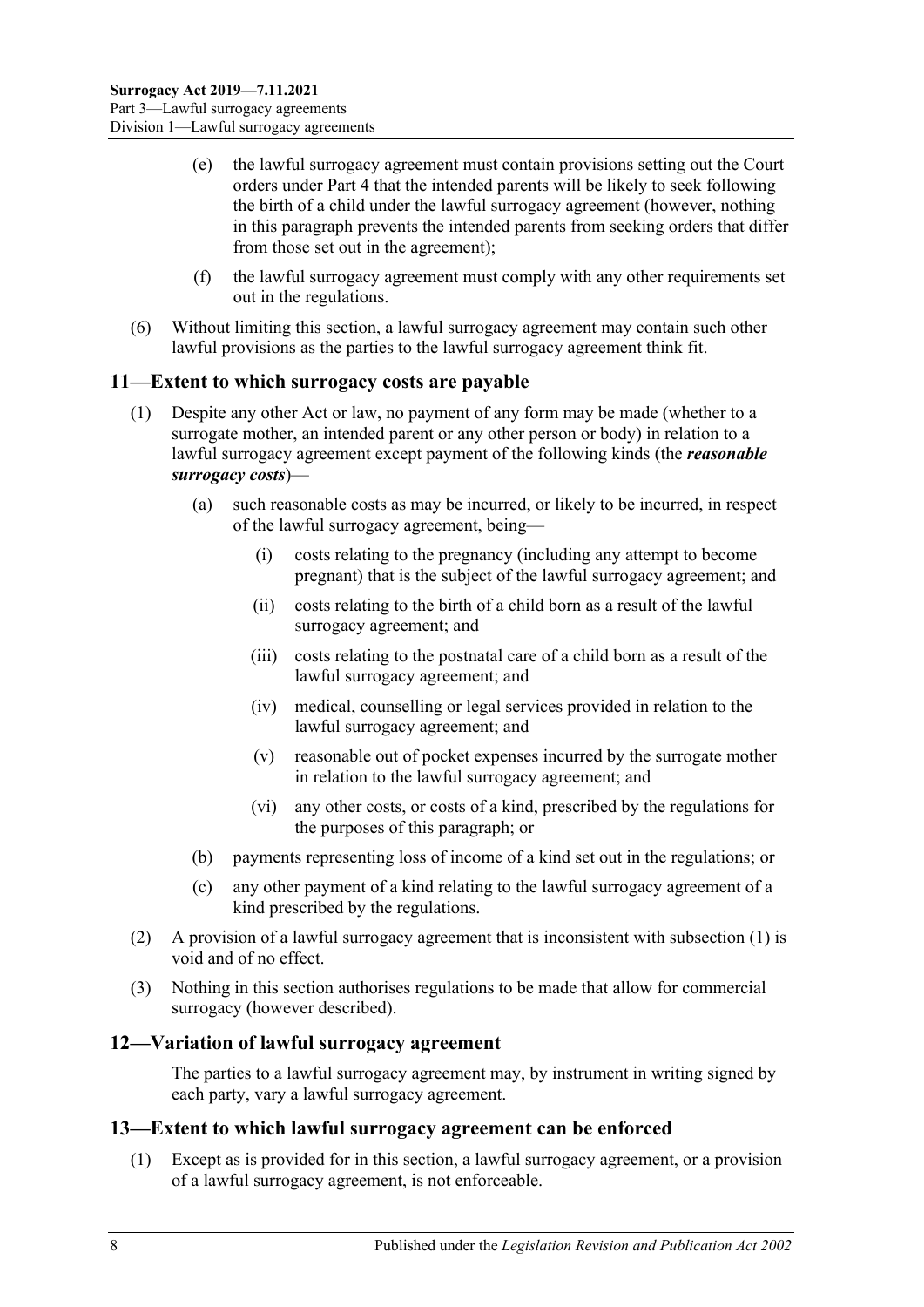- <span id="page-8-2"></span>(2) A provision of a lawful surrogacy arrangement relating to the payment or reimbursement of reasonable surrogacy costs (being costs that have, in fact, been incurred) is enforceable in a court of competent jurisdiction.
- (3) However, [subsection](#page-8-2) (2) does not apply where the surrogate mother—
	- (a) refuses or fails to relinquish the custody or rights in relation to a child born as a result of the lawful surrogacy arrangement to the intended parents; or
	- (b) does not consent to the making of an order under [section](#page-10-1) 18.

### <span id="page-8-0"></span>**Division 2—Counselling**

#### <span id="page-8-1"></span>**14—Counselling requirements prior to entering lawful surrogacy agreement**

- (1) A surrogate mother must, before entering a lawful surrogacy agreement, undergo counselling regarding the implications of the agreement that complies with the following provisions:
	- (a) the counselling must be provided by an accredited counsellor;
	- (b) the counselling must be consistent with—
		- (i) any guidelines related to such counselling published by the Australian and New Zealand Infertility Counsellors Association; and
		- (ii) any relevant guidelines published by the National Health and Medical Research Council;
	- (c) the counselling must comply with any requirements set out in the regulations for the purposes of this paragraph.
- (2) Each intended parent must, before entering a lawful surrogacy agreement, undergo counselling regarding the implications of the agreement that complies with the following provisions:
	- (a) the counselling must be provided by an accredited counsellor;
	- (b) at least 1 session of the counselling must be provided to each intended parent in the absence of the other;
	- (c) the counselling must be consistent with—
		- (i) any guidelines related to such counselling published by the Australian and New Zealand Infertility Counsellors Association; and
		- (ii) any relevant guidelines published by the National Health and Medical Research Council;
	- (d) the counselling must comply with any requirements set out in the regulations for the purposes of this paragraph.
- (3) The costs of counselling under this section (including the costs of counselling the surrogate mother) are to be met by the intended parents.
- (4) The reasonable costs of counselling under this section (including the costs of counselling the surrogate mother) may be recovered against the intended parents as a debt in a court of competent jurisdiction.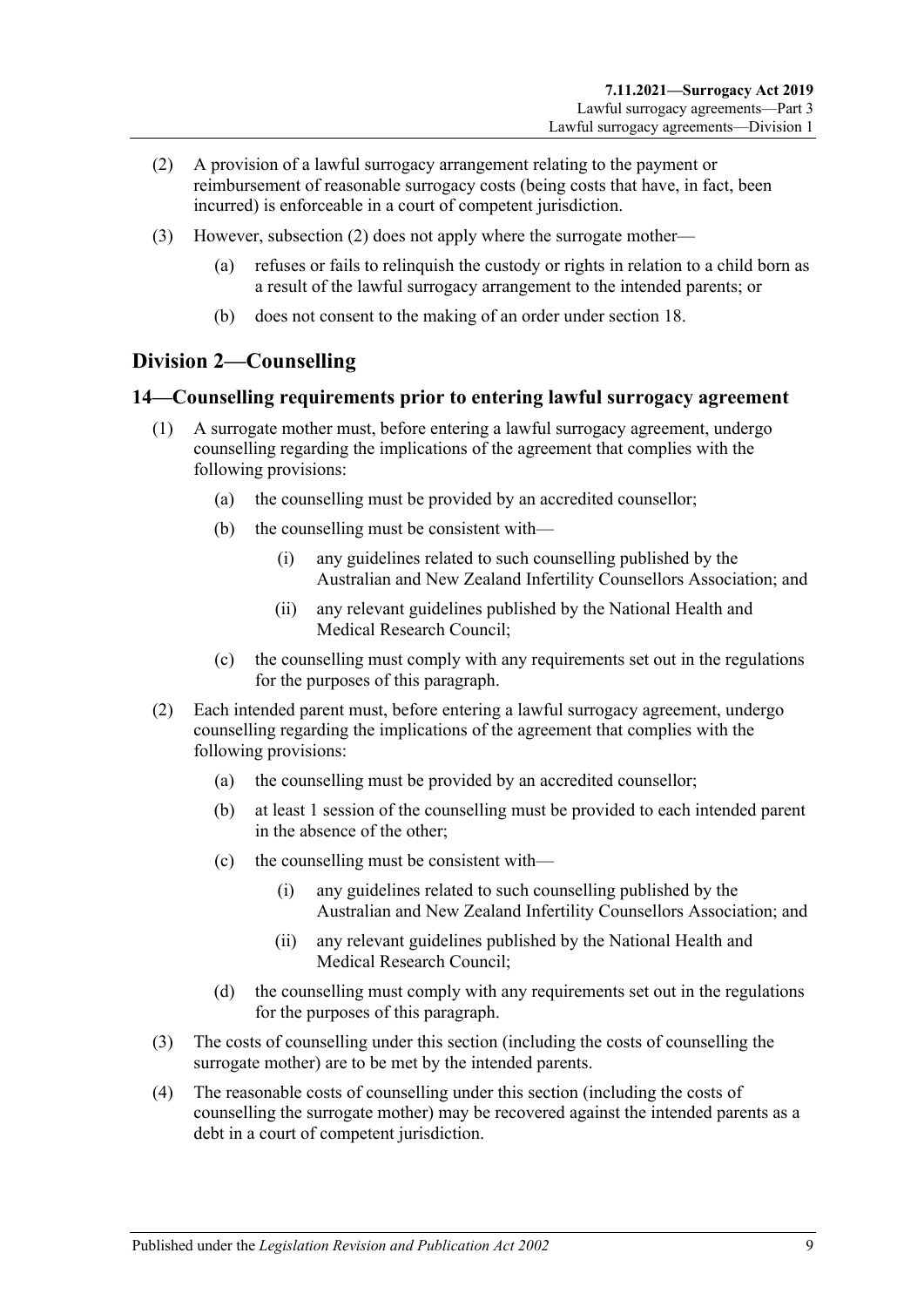### <span id="page-9-0"></span>**15—Intended parents to ensure counselling available to surrogate mother during pregnancy and after birth**

- <span id="page-9-4"></span>(1) The intended parents under a lawful surrogacy agreement must take reasonable steps to ensure that—
	- (a) the surrogate mother and the spouse or domestic partner of the surrogate mother (if any) is, in accordance with any requirements in the regulations, offered counselling by an accredited counsellor—
		- (i) during any period in which a surrogate mother is attempting to become pregnant for the purpose of a lawful surrogacy agreement; and
		- (ii) during any pregnancy to which a lawful surrogacy agreement relates; and
		- (iii) during the period of 6 months after the birth of the child; and
	- (b) if the surrogate mother, spouse or domestic partner of the surrogate mother undergoes such counselling—the reasonable costs associated with the counselling are paid by the intended parents.
- (2) If the intended parents under a lawful surrogacy agreement refuse or fail to comply with [subsection](#page-9-4) (1), each intended parent is guilty of an offence. Maximum penalty: \$5 000.
- (3) The reasonable costs of any counselling under this section may be recovered against the intended parents as a debt in a court of competent jurisdiction.

## <span id="page-9-1"></span>**Division 3—Preservation of certain rights of surrogate mother**

#### <span id="page-9-5"></span><span id="page-9-2"></span>**16—Rights of surrogate mother to manage pregnancy and birth**

- (1) A surrogate mother has the same rights to manage her pregnancy and birth as any other pregnant woman.
- (2) A provision of a lawful surrogacy agreement that is inconsistent with [subsection](#page-9-5) (1), or that purports to require the consent of the intended parents in relation to the management of the surrogate mother's pregnancy, the health of the unborn child to which the lawful surrogacy agreement relates, or the birth of a child to which the lawful surrogacy agreement relates, is void and of no effect.
- (3) This section applies despite any provision of a lawful surrogacy agreement to the contrary.

#### <span id="page-9-3"></span>**17—Medical decisions affecting surrogate mother or child**

- (1) For the purposes of this Act, the *[Consent to Medical Treatment and Palliative Care](http://www.legislation.sa.gov.au/index.aspx?action=legref&type=act&legtitle=Consent%20to%20Medical%20Treatment%20and%20Palliative%20Care%20Act%201995)  Act [1995](http://www.legislation.sa.gov.au/index.aspx?action=legref&type=act&legtitle=Consent%20to%20Medical%20Treatment%20and%20Palliative%20Care%20Act%201995)* and any other Act or law, a question relating to any medical treatment to be provided to a surrogate mother, or to an unborn child to which a lawful surrogacy agreement relates, is to be determined as if the lawful surrogacy agreement did not exist.
- (2) Nothing in this Act limits the operation of an advance care directive under the *[Advance Care Directives Act](http://www.legislation.sa.gov.au/index.aspx?action=legref&type=act&legtitle=Advance%20Care%20Directives%20Act%202013) 2013*.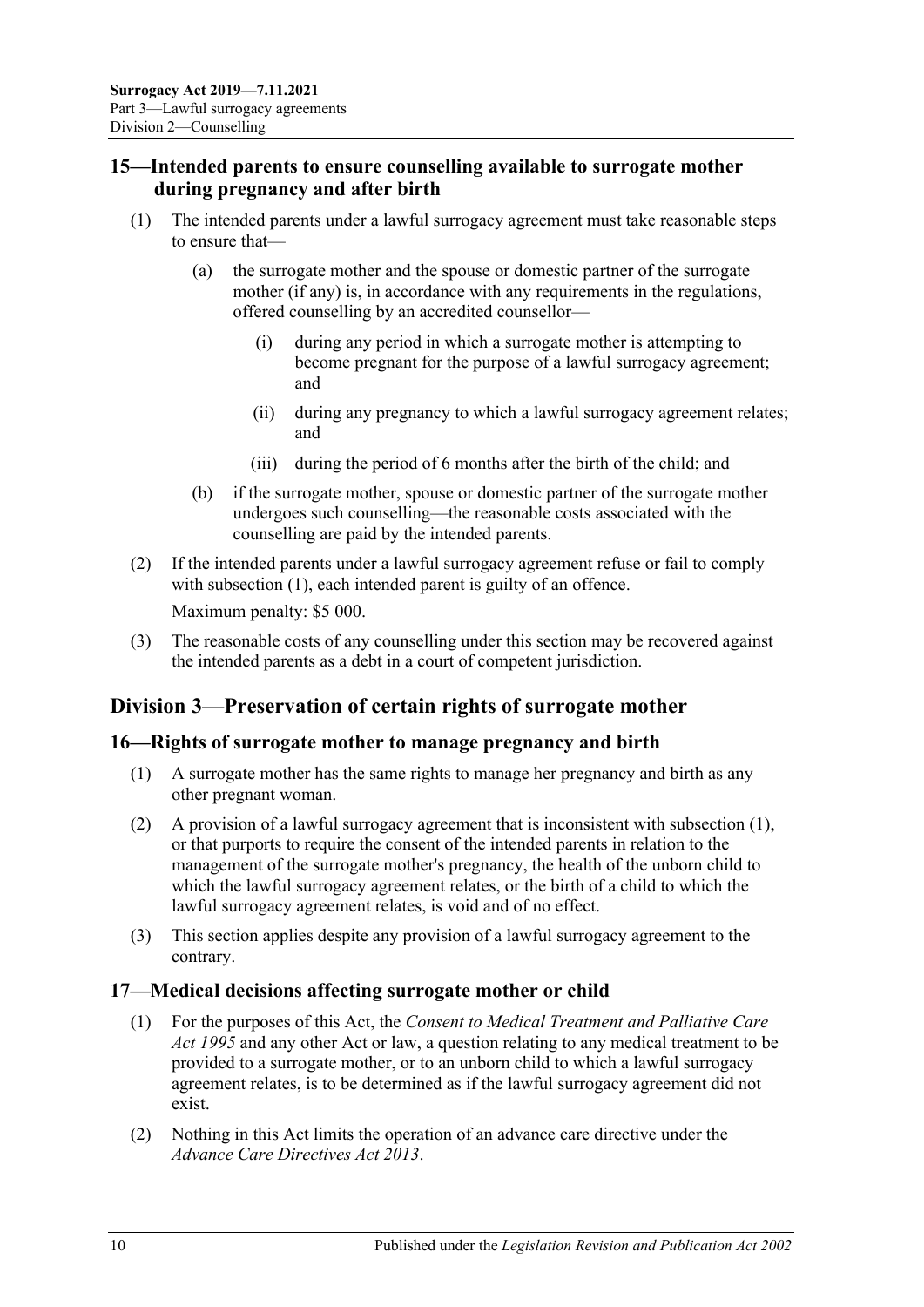## <span id="page-10-0"></span>**Part 4—Court orders relating to lawful surrogacy agreements**

### <span id="page-10-1"></span>**18—Court may make orders as to parentage of child born as a result of lawful surrogacy agreement**

- <span id="page-10-3"></span><span id="page-10-2"></span>(1) Subject to this section, the Court may, on an application by 1 or both of the intended parents under a lawful surrogacy agreement, make 1 or more of the following orders in relation to a child born as a result of the lawful surrogacy agreement:
	- (a) an order declaring—
		- (i) that the relationship between the child and the intended parent or parents is as specified in the order; and
		- (ii) that the relationship between the child and the surrogate mother is as specified in the order; and
		- (iii) that the relationships of all other persons to the child are to be determined according to the operation and effect of the preceding subparagraphs;
	- (b) an order declaring that the name of the child will be as specified in the order;
	- (c) such consequential or ancillary orders as the Court considers appropriate.
- (2) An application under this section must be made—
	- (a) not less than 30 days but not more than 12 months after a child is born as a result of the lawful surrogacy agreement; or
	- (b) if the Court considers it is in the best interests of the child or that exceptional circumstances exist—at such later time as the Court may allow.
- (3) An applicant for an order under this section must provide to the Court (whether in an application or in proceedings under this section) such of the following information as is known to the applicant:
	- (a) the identity of the donor of any human reproductive material used in relation to the lawful surrogacy agreement and resulting in the birth of a child (being a donor who is not the surrogate mother or an intended parent);
	- (b) any other information prescribed by the regulations.
- (4) In the case where a child born as a result of the lawful surrogacy agreement has 1 or more birth siblings—
	- (a) the application will be taken to relate to the child and each birth sibling; and
	- (b) the Court may only make an order under [subsection](#page-10-2) (1)(a) in relation to the child if it makes a comparable order in relation to each birth sibling, unless the Court considers it is not in the best interests of the child to do so.
- (5) The Court may not make an order under [subsection](#page-10-3) (1) unless satisfied that—
	- (a) making the order is in the best interests of the child; and
	- (b) the intended parent or parents are fit and proper to assume the role of parent of the child; and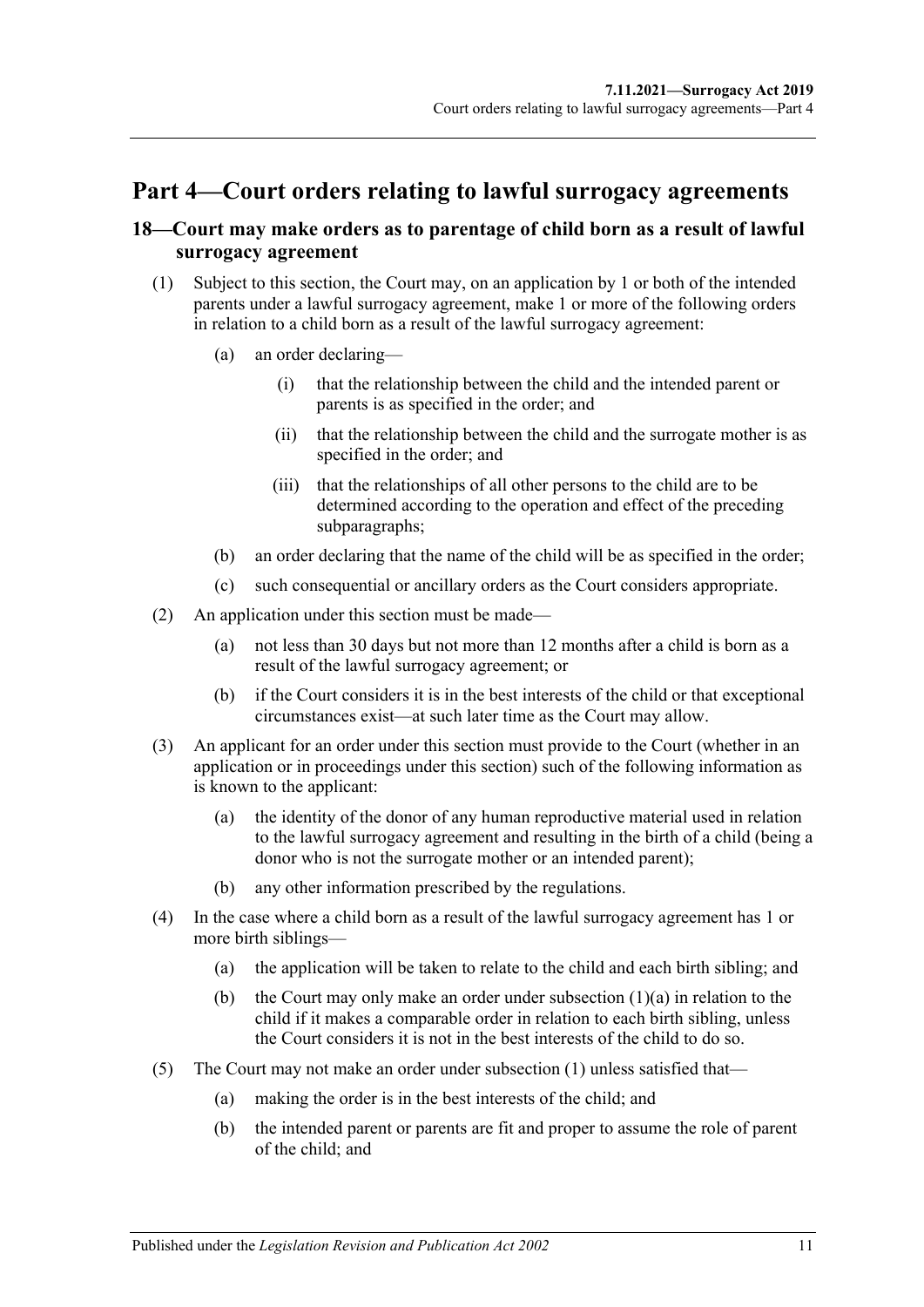- <span id="page-11-0"></span>(c) subject to this section, the surrogate mother under the lawful surrogacy agreement consents to the making of the order; and
- (d) subject to this section, each intended parent under the lawful surrogacy agreement consents to the making of the order.
- (6) However, the Court may dispense with the requirement under [subsection](#page-11-0)  $(5)(c)$ 
	- (a) if satisfied that the surrogate mother is dead or incapacitated; or
	- (b) if satisfied that the applicants cannot contact the surrogate mother after making reasonable inquiries; or
	- (c) in any other circumstances prescribed by the regulations.
- <span id="page-11-1"></span>(7) The Court may excuse a failure to comply with a particular requirement under [Part](#page-5-0) 3 (other than a prescribed requirement) if satisfied that, in the circumstances of the particular case, it is appropriate for the Court to make orders under this section despite the failure and, in such a case, may order that, subject to such conditions as may be stipulated by the Court, the requirement be dispensed with.
- (8) An order under [subsection](#page-11-1) (7) may be conditional or unconditional.
- (9) The Court may, in the case where only 1 intended parent has applied for the order, and the other intended parent is alive at the time of the application, make an order under [subsection](#page-10-3) (1) in favour of the applicant intended parent only—
	- (a) if the other intended parent consents to the making of an order in favour of the applicant intended parent; or
	- (b) if the applicant intended parent cannot, after making reasonable inquiries, contact the other intended parent to obtain their consent to the making of an order in favour of the applicant intended parent; or
	- (c) in any other circumstances prescribed by the regulations.
- (10) The Court may, before deciding whether to make an order under this section, require any party to the proceedings to provide an assessment of a specified kind from an accredited counsellor (obtained at the expense of the intended parents) in relation to the matter.
- (11) On the making of an order under [subsection](#page-10-2)  $(1)(a)$ 
	- (a) the appointment of a person or persons as guardian of the child in force immediately before the order is made will be taken to be revoked; and
	- (b) any order of the Court under a child protection law placing the child in the custody of a person or persons in force immediately before the order is made will be taken to be revoked; and
	- (c) any presumptions or other rules as to parentage of the child under the *[Family](http://www.legislation.sa.gov.au/index.aspx?action=legref&type=act&legtitle=Family%20Relationships%20Act%201975)  [Relationships Act](http://www.legislation.sa.gov.au/index.aspx?action=legref&type=act&legtitle=Family%20Relationships%20Act%201975) 1975* will be taken not to apply in relation to the child.
- (12) To avoid doubt, the Court, in proceedings under this section—
	- (a) is not bound by the rules of evidence but may inform itself as it thinks fit; and
	- (b) must act according to equity, good conscience and the substantial merits of the case without regard to technicalities and legal forms; and
	- (c) may take into account anything it considers relevant.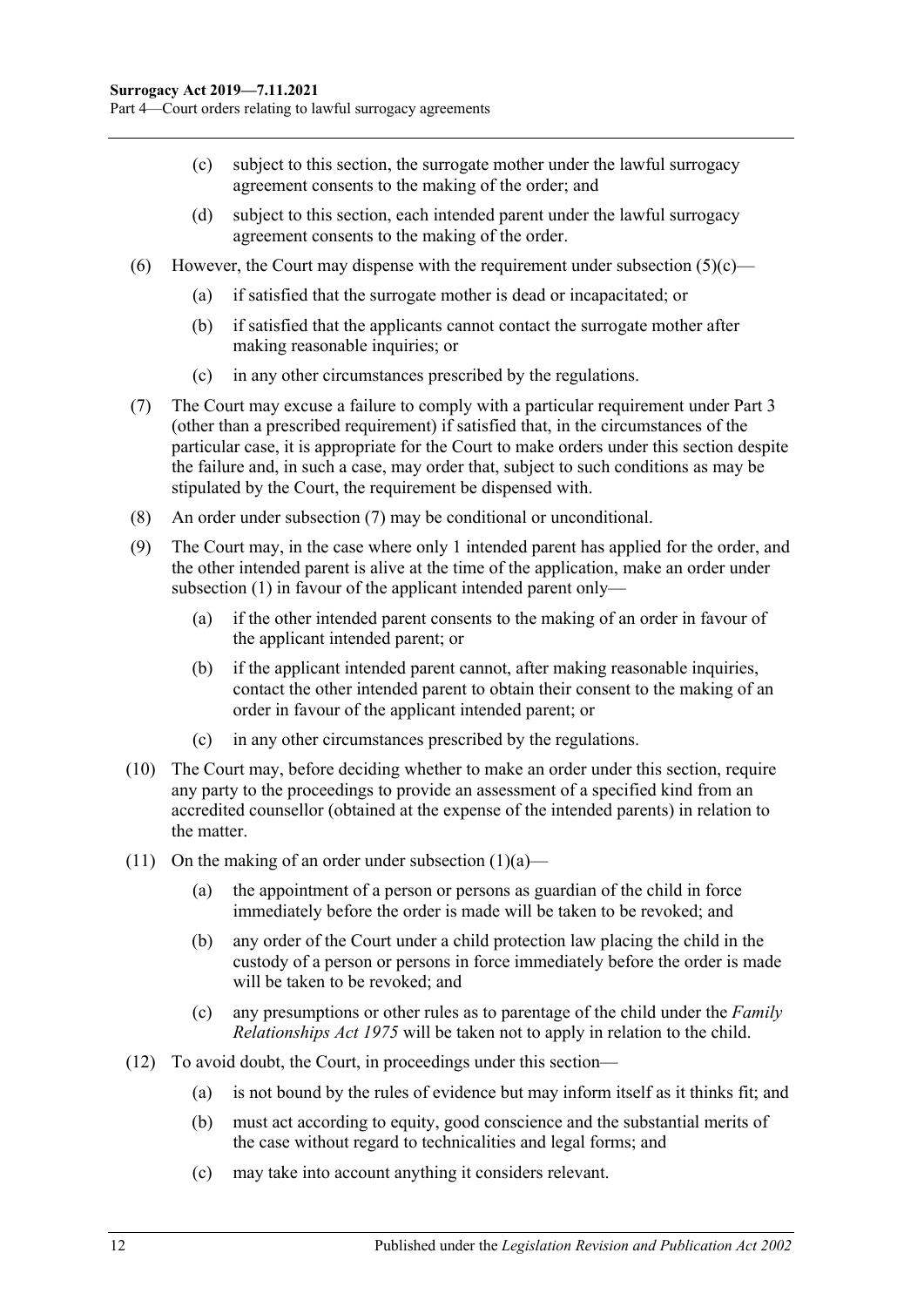(13) Nothing in this section prevents the name of a child being later changed in accordance with another law of the State.

#### <span id="page-12-1"></span><span id="page-12-0"></span>**19—Court may revoke order under [section](#page-10-1) 18**

- (1) Subject to this section, the Court may, on an application by the birth mother of a child, make an order revoking an order under [section](#page-10-1) 18 (the *original order*) relating to a child, and any comparable order under that section relating to the birth siblings of the child.
- (2) The Court must not make an order under [subsection](#page-12-1) (1) unless satisfied that—
	- (a) making the order is in the best interest of the child; and
	- (b) 1 or more of the following circumstances applies in relation to the original order:
		- (i) the original order was obtained by fraud, duress or other improper means;
		- (ii) a consent relied on for the making of the original order was not an effective consent because it was obtained by fraud, duress or inducement;
		- (iii) there are exceptional reasons why the original order should be discharged; and
	- (c) reasonable efforts have been made to give notice of the application to—
		- (i) each intended parent under the relevant lawful surrogacy agreement; and
		- (ii) if the Court considers it appropriate having regard to the child's age, the child.
- <span id="page-12-2"></span>(3) If the Court makes an order under [subsection](#page-12-1) (1), the Court must also make the following ancillary orders:
	- (a) an order declaring—
		- (i) that the relationship between the child and the birth mother is as specified in the order; and
		- (ii) that the relationship between the child and the intended parents is as specified in the order; and
		- (iii) that the relationships of all other persons to the child are to be determined according to the operation and effect of the preceding subparagraphs;
	- (b) an order declaring that the name of the child will be as specified in the order (having regard to the principle that the child's first name should not be changed by the order except in exceptional circumstances),

and may make such other consequential or ancillary orders as the Court considers appropriate.

(4) Any person may apply for leave to intervene in an application under this section and the Court may make an order permitting the person to intervene in the application.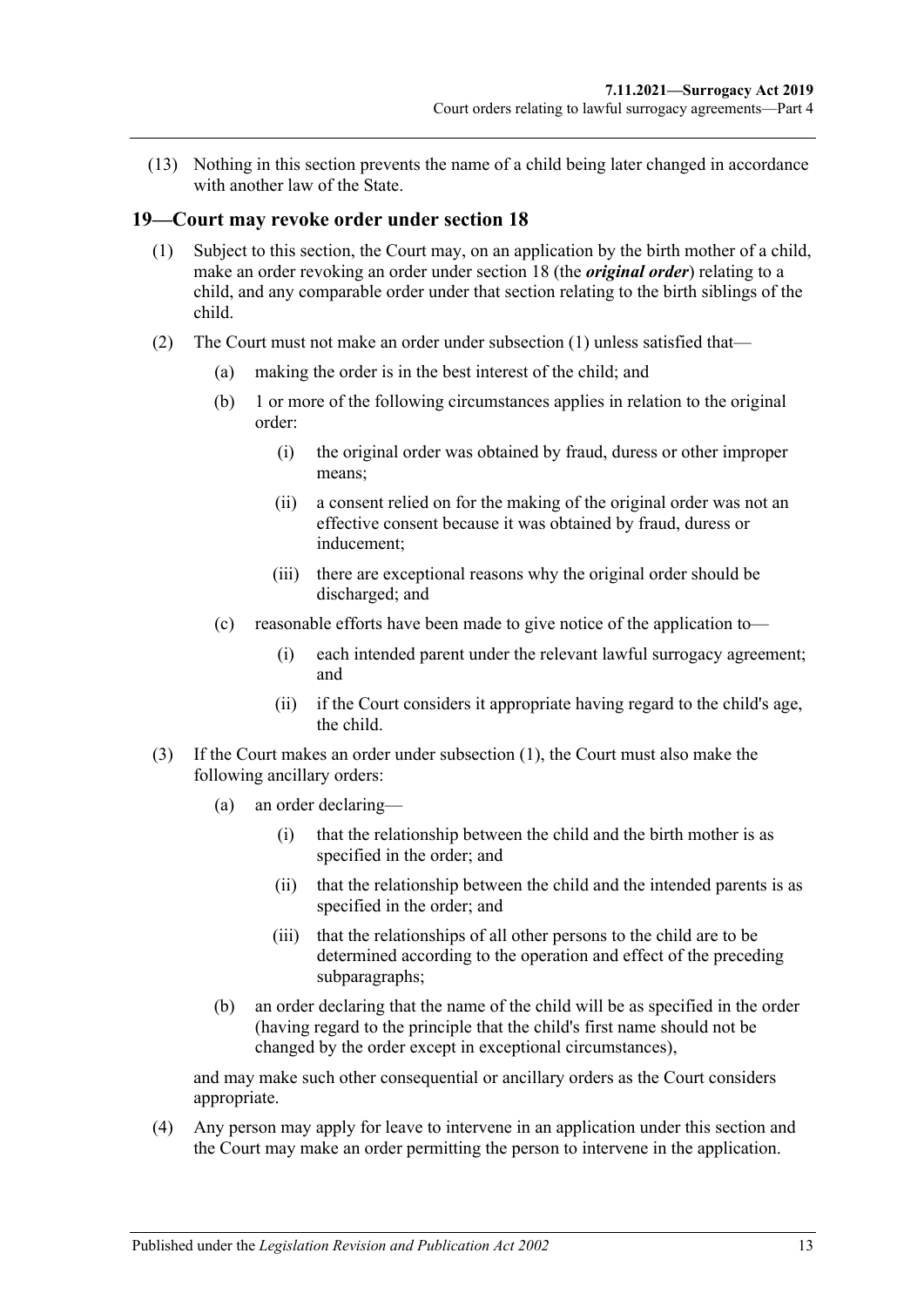- (5) Except where the Court orders otherwise, a person who is permitted to intervene in an application under this section will be taken to be a party to the application.
- (6) Subject to any orders made under [subsection](#page-12-2) (3), if an original order is revoked under this section, any rights, duties and relationships under the law of the State (including, to avoid doubt, parentage relationships determined under the *[Family Relationships](http://www.legislation.sa.gov.au/index.aspx?action=legref&type=act&legtitle=Family%20Relationships%20Act%201975)  Act [1975](http://www.legislation.sa.gov.au/index.aspx?action=legref&type=act&legtitle=Family%20Relationships%20Act%201975)*) are to be determined as if the original order had not been made.
- (7) Subject to any order made under this section, nothing in this section affects anything lawfully done, or any proprietary right or interest created in a person, while the original order was in force.
- (8) Nothing in this section prevents the name of a child being later changed in accordance with another law of the State.

#### <span id="page-13-0"></span>**20—Court may require separate representation of child**

- (1) In proceedings before the Court under this Act relating to a child born as a result of a lawful surrogacy agreement, the Court may, if it thinks it appropriate to do so—
	- (a) order that the child is to be separately represented in the proceedings; and
	- (b) make any other orders the Court considers necessary or appropriate to secure that separate representation.
- (2) A legal practitioner representing a child in proceedings under this Act must act in the best interests of the child, having regard to any evidence reasonably available to the legal practitioner.

#### <span id="page-13-1"></span>**21—Court to notify Registrar of Births, Deaths and Marriages**

The Registrar of the Court must, as soon as is reasonably practicable after the Court makes an order under [section](#page-10-1) 18 or [19](#page-12-0) relating to a child, give to the Registrar of Births, Deaths and Marriages written notice of the following matters:

- (a) the date of the order;
- (b) the full name, address and occupation of the birth mother of the child;
- (c) the full name, address and occupation of the intended parent or parents of the child under the relevant lawful surrogacy agreement;
- (d) the name by which the child is known before, and is to be known after, the order becomes effective;
- (e) details of the date and place of birth of the child;
- (f) the terms of any relevant consequential or ancillary orders made;
- (g) if known, the identity of the donor of any human reproductive material used in relation to the relevant lawful surrogacy agreement and resulting in the birth of a child (being a donor who is not the birth mother or an intended parent);
- (h) if known, such other information as may be reasonably required by the Registrar of Births, Deaths and Marriages for the purposes of registration of the birth of the child to whom the order relates.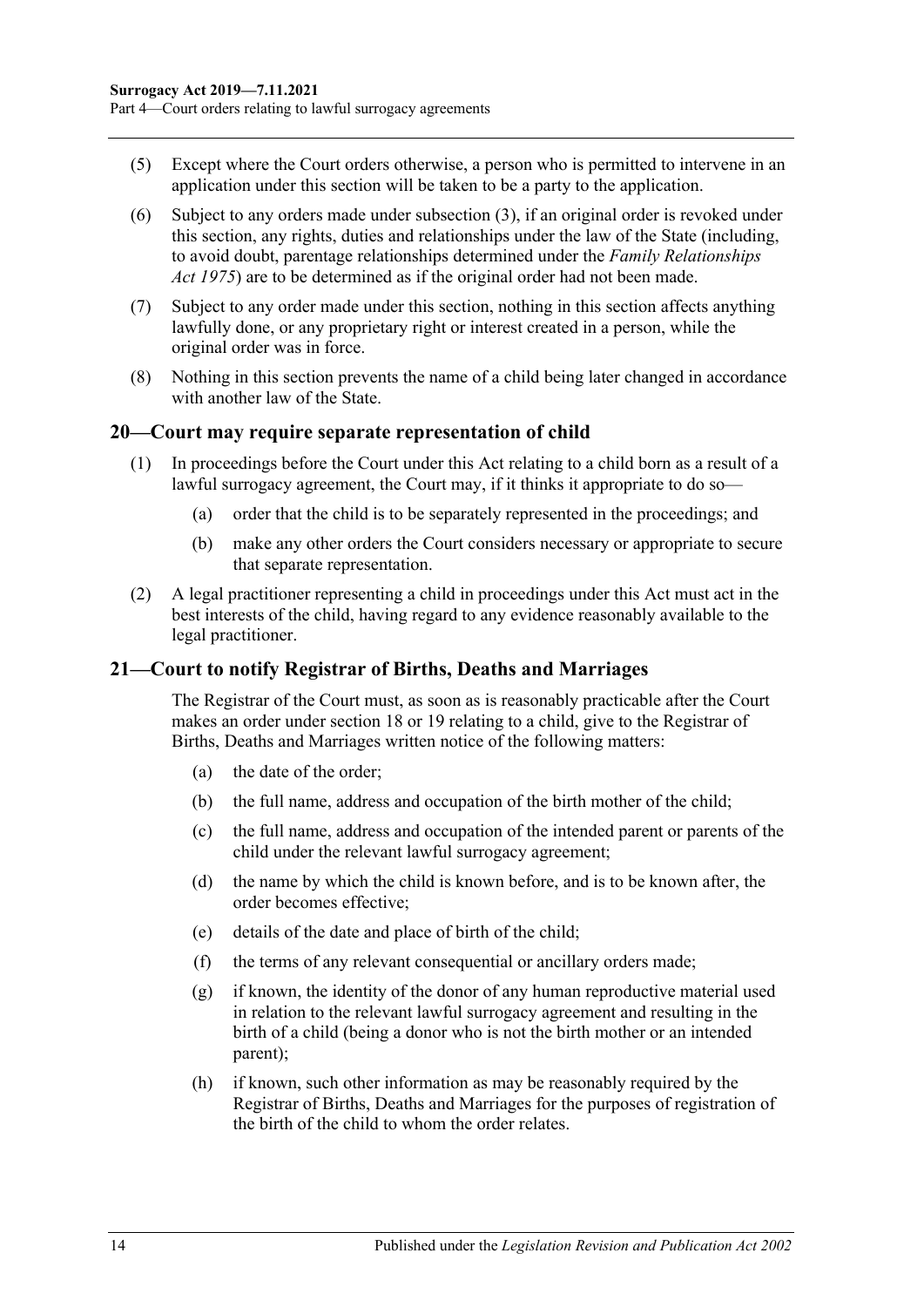#### <span id="page-14-0"></span>**22—Access to Court records**

Except as may be authorised by the Court, the records of proceedings relating to an order under [section](#page-10-1) 18 or [19](#page-12-0) will not be open to inspection.

## <span id="page-14-1"></span>**Part 5—Offences relating to surrogacy agreements**

#### <span id="page-14-2"></span>**23—Offence relating to commercial surrogacy agreements**

(1) A person who enters, or purports to enter, a commercial surrogacy agreement is guilty of an offence.

Maximum penalty: Imprisonment for 12 months.

- (2) In proceedings for an offence against this section, the prosecution need not prove that a woman became pregnant, or a child was or is to be born, pursuant to the commercial surrogacy agreement.
- (3) For the purposes of this section, a reference to a payment will be taken not to include a reference to a payment of reasonable surrogacy costs.
- (4) In this section—

*commercial surrogacy agreement* means a surrogacy agreement that provides for, or purports to provide for, a person to receive payment for any of the following:

- (a) entering, or agreeing to enter, the surrogacy agreement; or
- (b) giving up a child, or any rights in respect of a child, born as a result of the surrogacy agreement; or
- (c) consenting to the making of an order under this Act relating to a child born as a result of the surrogacy arrangement.

#### <span id="page-14-4"></span><span id="page-14-3"></span>**24—Offence to arrange etc surrogacy agreement for another person**

- (1) A person who, for valuable consideration—
	- (a) negotiates, or arranges or obtains the benefit of, a surrogacy agreement on behalf of another; or
	- (b) offers to negotiate, or arrange or obtain the benefit of a surrogacy agreement on behalf of another; or
	- (c) arranges, or offers to arrange, introductions between people seeking to enter a surrogacy agreement,

is guilty of an offence.

Maximum penalty: Imprisonment for 12 months.

- (2) [Subsection](#page-14-4) (1) does not apply to—
	- (a) the negotiation, or arranging or obtaining the benefit of, a lawful surrogacy agreement by an intended parent on behalf of another intended parent under the lawful surrogacy agreement; or
	- (b) any other act, or act of a kind, prescribed by the regulations.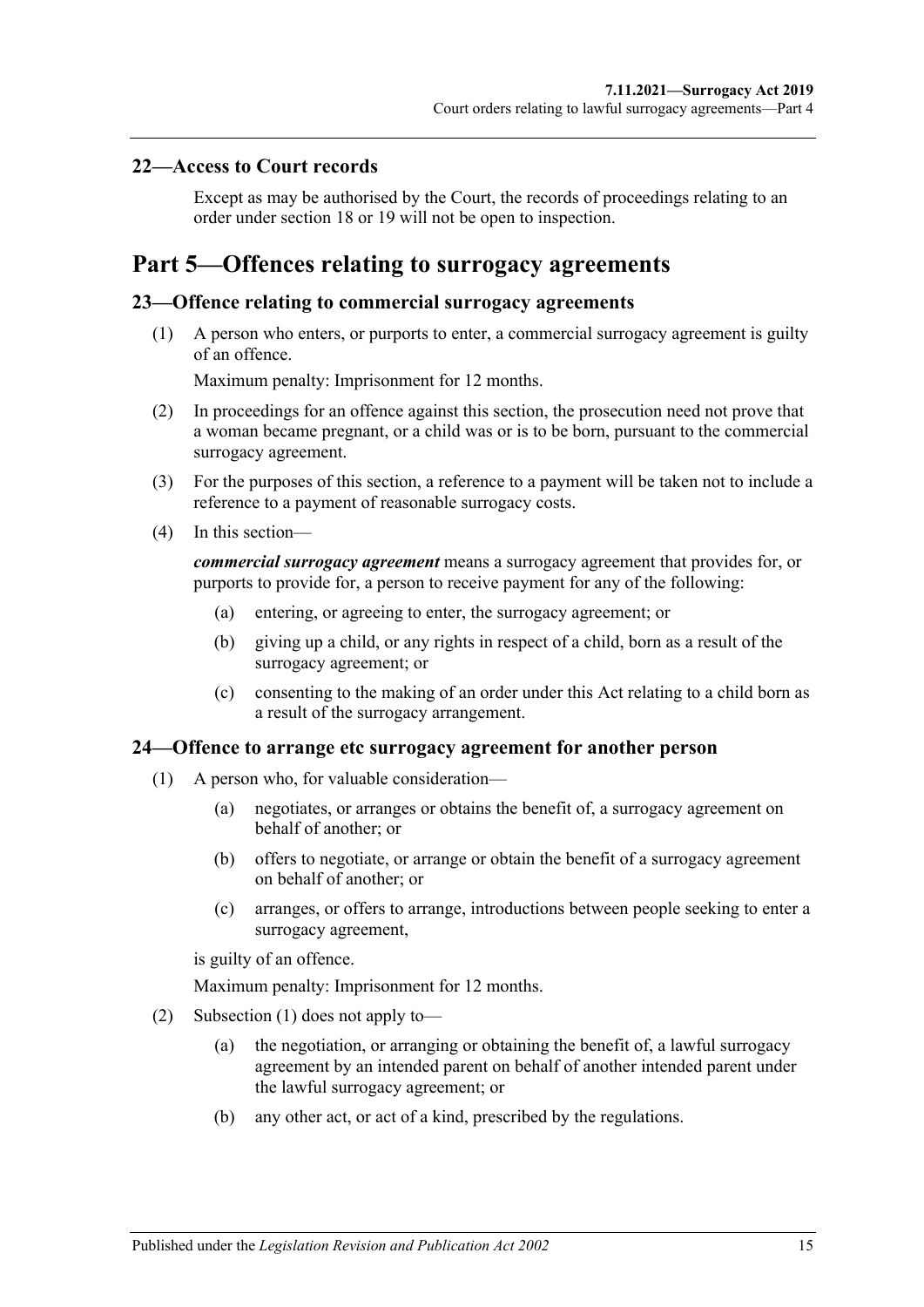- (3) In proceedings for an offence against this section, the prosecution need not prove that—
	- (a) a surrogacy agreement was, in fact, entered; or
	- (b) a woman became pregnant, or a child was or is to be born, pursuant to the surrogacy agreement.

#### <span id="page-15-0"></span>**25—Offence to induce person to enter surrogacy agreement**

(1) A person who, by threat of harm, or by dishonesty or undue influence, induces another to enter a surrogacy agreement is guilty of an offence.

Maximum penalty: Imprisonment for 5 years.

(2) A person who, for valuable consideration, induces another to enter into a surrogacy agreement is guilty of an offence.

Maximum penalty: Imprisonment for 2 years.

(3) In proceedings for an offence against this section, the prosecution need not prove that a woman became pregnant, or a child was or is to be born, pursuant to the surrogacy agreement.

#### <span id="page-15-1"></span>**26—Offence to advertise certain services relating to surrogacy**

- (1) A person must not publish an advertisement, statement, notice or other material that—
	- (a) seeks, or purports to seek, the agreement of a person to act as a surrogate mother for valuable consideration; or
	- (b) states, or implies, that a person is willing to act as a surrogate mother for valuable consideration.

Maximum penalty: \$10 000.

- (2) In proceedings for an offence against this section, it is not necessary for the prosecution to prove that a person did, in fact, as a surrogate mother, or that a surrogacy agreement (whether a lawful surrogacy agreement or otherwise) was, in fact, entered.
- (3) In this section—

*publish* means to disseminate or provide access, by any means, to the public or a section of the public.

### <span id="page-15-2"></span>**Part 6—Miscellaneous**

#### <span id="page-15-3"></span>**27—Provision of information etc for purposes of** *Births, Deaths and Marriages Registration Act 1996*

Except as may be provided for in this Act, nothing in this Act affects the requirement of the parents of a child born as a result of a surrogacy agreement to have the child's birth registered under the *[Births, Deaths and Marriages Registration Act](http://www.legislation.sa.gov.au/index.aspx?action=legref&type=act&legtitle=Births%20Deaths%20and%20Marriages%20Registration%20Act%201996) 1996*.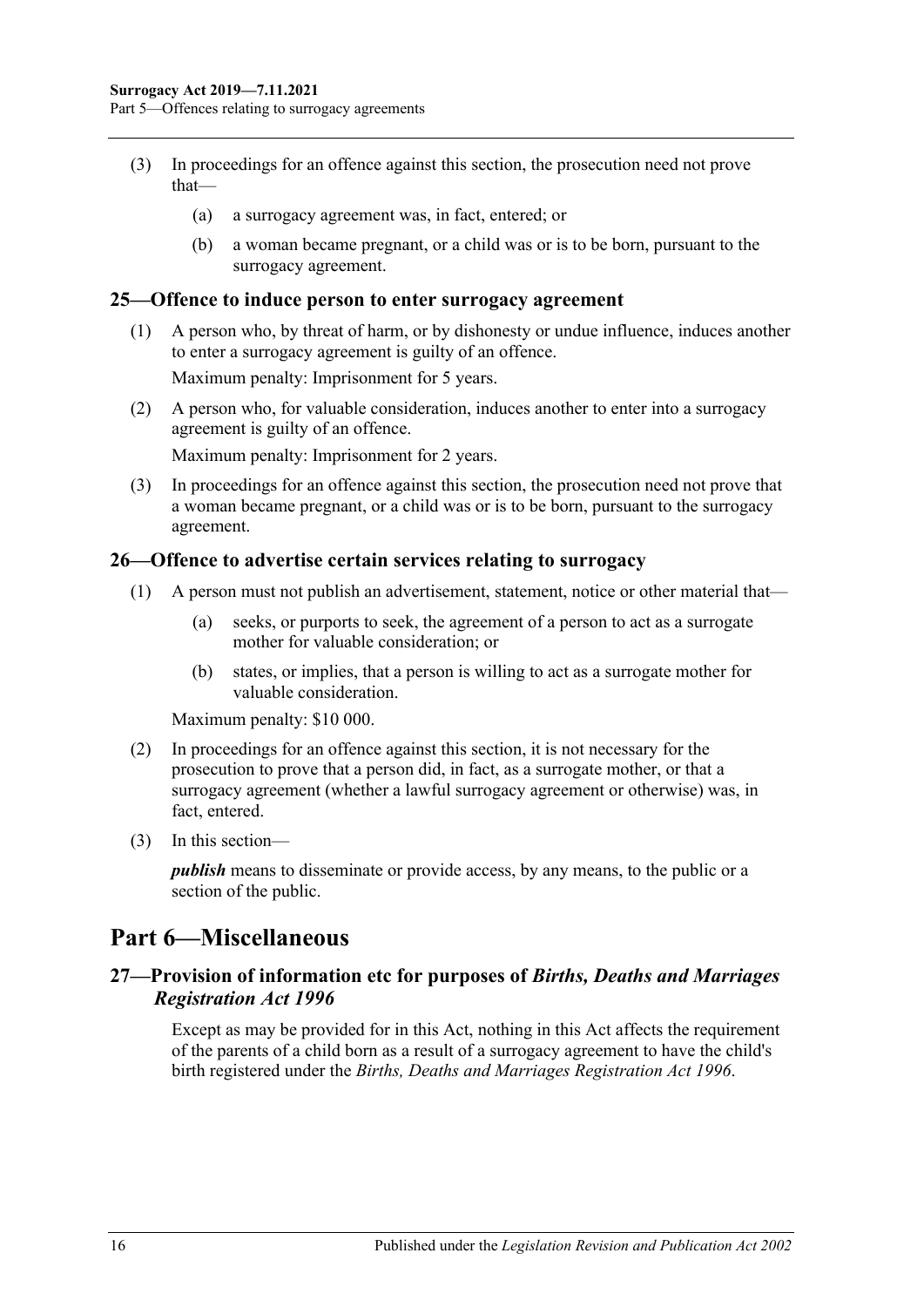### <span id="page-16-0"></span>**28—Limitation of liability**

Except as specifically provided in this Act, no civil or criminal liability attaches to the Crown, or a person exercising powers and functions under this Act in respect of an act or omission in good faith in the exercise or discharge, or purported exercise or discharge, of a power, function or duty conferred or imposed by or under this Act.

### <span id="page-16-1"></span>**29—Confidentiality**

A person must not, directly or indirectly, disclose information obtained in the course of the administration or operation of this Act except—

- (a) for the purposes of the administration or enforcement of this Act; or
- (b) for the purposes of referring the matter to a law enforcement agency; or
- (c) for the purposes of a criminal proceeding or a proceeding for the imposition of a penalty; or
- (d) to an agency or instrumentality of this State, the Commonwealth or another State or a Territory of the Commonwealth for the purposes of the proper performance of its functions; or
- (e) if the disclosure is reasonably necessary for the protection of the lawful interests of that person; or
- (f) as is otherwise required or authorised by or under this or any other Act.

Maximum penalty: \$10 000.

#### <span id="page-16-2"></span>**30—Service**

Except where this Act requires otherwise, a notice or other document required or authorised to be given to or served on a person under this Act may—

- (a) be given to the person personally; or
- (b) be left for the person at the person's place of residence or business with someone apparently over the age of 16 years; or
- (c) be posted to the person at the person's last known place of residence or business; or
- (d) be transmitted by email to an email address provided by the person (in which case the notice or other document will be taken to have been given or served at the time of transmission); or
- (e) if the person is a company or registered body within the meaning of the *Corporations Act 2001* of the Commonwealth, be served in accordance with that Act.

#### <span id="page-16-4"></span><span id="page-16-3"></span>**31—Review of Act**

- (1) The Minister must cause a review of the operation of this Act to be conducted and a report on the review to be prepared and submitted to the Minister.
- (2) The review and the report must be completed after the fifth, but before the sixth, anniversary of the commencement of this Act.
- (3) The Minister must cause a copy of the report submitted under [subsection](#page-16-4) (1) to be laid before both Houses of Parliament within 6 sitting days after receiving the report.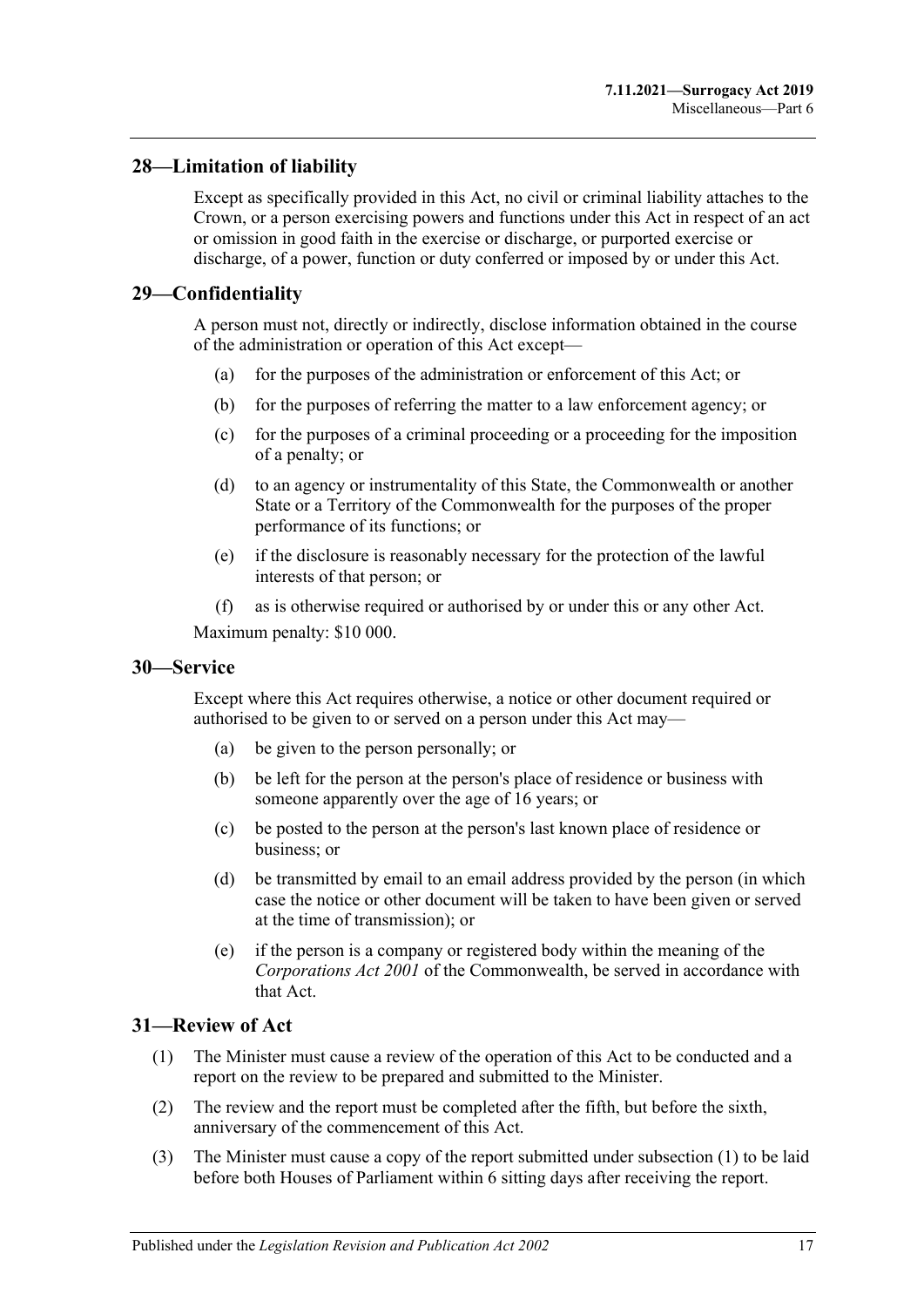### <span id="page-17-3"></span><span id="page-17-0"></span>**32—Regulations**

- (1) The Governor may make such regulations as are contemplated by, or necessary or expedient for the purposes of, this Act.
- (2) Without limiting the generality of [subsection](#page-17-3) (1), the regulations may provide for—
	- (a) fees in respect of any matter under this Act and their payment, recovery or waiver; and
	- (b) fines, not exceeding \$10 000, for offences against the regulations; and
	- (c) facilitation of proof of the commission of offences against the regulations.
- (3) The regulations may—
	- (a) be of general or limited application; and
	- (b) make different provision according to the matters or circumstances to which they are expressed to apply; and
	- (c) make provisions of a saving or transitional nature consequent on the enactment of this Act or on the commencement of specified provisions of this Act or on the making of regulations under this Act; and
	- (d) provide that a matter or thing in respect of which regulations may be made is to be determined according to the discretion of the Minister or any other specified person or body; and
	- (e) apply or incorporate, wholly or partially and with or without modification, a code, standard, policy or other document prepared or published by the Minister or another specified person or body.
- (4) If a code, standard or other document is referred to or incorporated in the regulations—
	- (a) a copy of the code, standard or other document must be kept available for public inspection, without charge and during ordinary office hours, at an office or offices specified in the regulations; and
	- (b) evidence of the contents of the code, standard or other document may be given in any legal proceedings by production of a document apparently certified by the Minister to be a true copy of the code, standard or other document.

## <span id="page-17-1"></span>**Schedule 1—Related amendments and transitional provisions etc**

## **Part 1—Preliminary**

#### <span id="page-17-2"></span>**1—Amendment provisions**

In this Act, a provision under a heading referring to the amendment of a specified Act amends the Act so specified.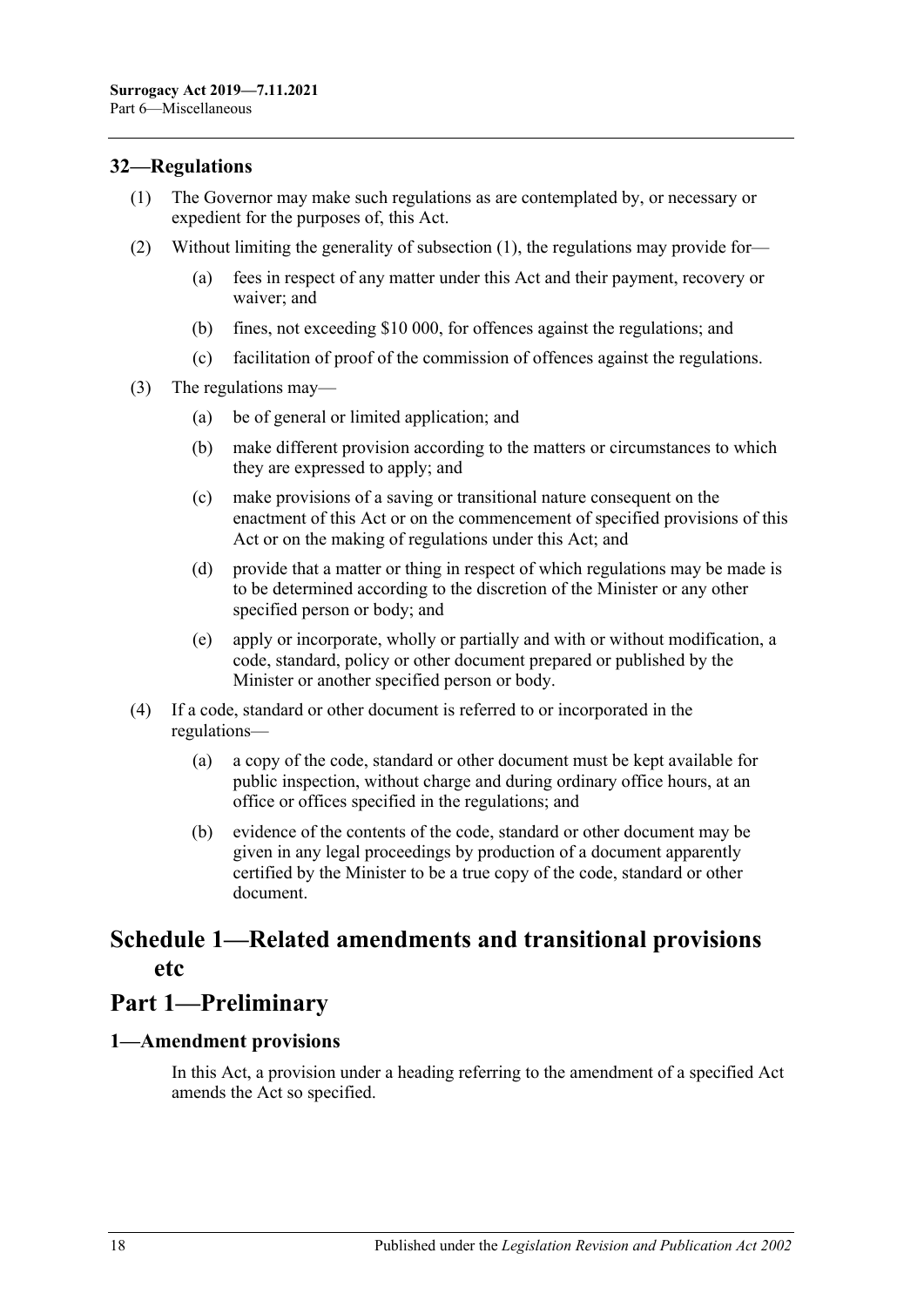## **Part 2—Amendment of** *Assisted Reproductive Treatment Act 1988*

#### <span id="page-18-0"></span>**2—Amendment of section 3—Interpretation**

Section 3, definition of *recognised surrogacy agreement*—delete the definition and substitute:

*lawful surrogacy agreement* means a lawful surrogacy agreement under the *[Surrogacy Act](http://www.legislation.sa.gov.au/index.aspx?action=legref&type=act&legtitle=Surrogacy%20Act%202019) 2019*;

#### <span id="page-18-1"></span>**3—Amendment of section 9—Conditions of registration**

Section 9(1)(c)(iva)—delete "recognised" and substitute:

lawful

#### <span id="page-18-2"></span>**4—Amendment of section 15—Donor conception register**

(1) Section 15(1)—delete "The Minister may" and substitute:

The Minister must

(2) Section 15(2)—delete "If the Minister does keep the donor conception register, the register" and substitute:

The donor conception register

- (3) Section 15(8)—delete subsection (8) and substitute:
	- (8) This section applies in relation to assisted reproductive treatment whether provided before or after the commencement of this section.

## **Part 3—Amendment of** *Births, Deaths and Marriages Registration Act 1996*

#### <span id="page-18-3"></span>**5—Amendment of section 4—Interpretation**

(1) Section 4, definition of *surrogacy order*—delete "section 10HB of the *[Family](http://www.legislation.sa.gov.au/index.aspx?action=legref&type=act&legtitle=Family%20Relationships%20Act%201975)  [Relationships Act](http://www.legislation.sa.gov.au/index.aspx?action=legref&type=act&legtitle=Family%20Relationships%20Act%201975) 1975*" and substitute:

section 18 or 19 of the *[Surrogacy Act](http://www.legislation.sa.gov.au/index.aspx?action=legref&type=act&legtitle=Surrogacy%20Act%202019) 2019*

(2) Section 4, definition of *registrable event*—delete "discharge" and substitute: revocation

#### <span id="page-18-4"></span>**6—Amendment of section 22A—Surrogacy orders**

(1) Section 22A(1)—delete "section 10HD of the *[Family Relationships Act](http://www.legislation.sa.gov.au/index.aspx?action=legref&type=act&legtitle=Family%20Relationships%20Act%201975) 1975*" and substitute:

section 21 of the *[Surrogacy Act](http://www.legislation.sa.gov.au/index.aspx?action=legref&type=act&legtitle=Surrogacy%20Act%202019) 2019* in relation to the making or revocation

(2) Section 22A(2)—delete "section 10HB(13) or 10HC(10) (as the case requires) of the *[Family Relationships Act](http://www.legislation.sa.gov.au/index.aspx?action=legref&type=act&legtitle=Family%20Relationships%20Act%201975) 1975*" and substitute:

> the orders made by the Court under section 18(1) or 19(3) of the *[Surrogacy](http://www.legislation.sa.gov.au/index.aspx?action=legref&type=act&legtitle=Surrogacy%20Act%202019)  Act [2019](http://www.legislation.sa.gov.au/index.aspx?action=legref&type=act&legtitle=Surrogacy%20Act%202019)* (as the case requires)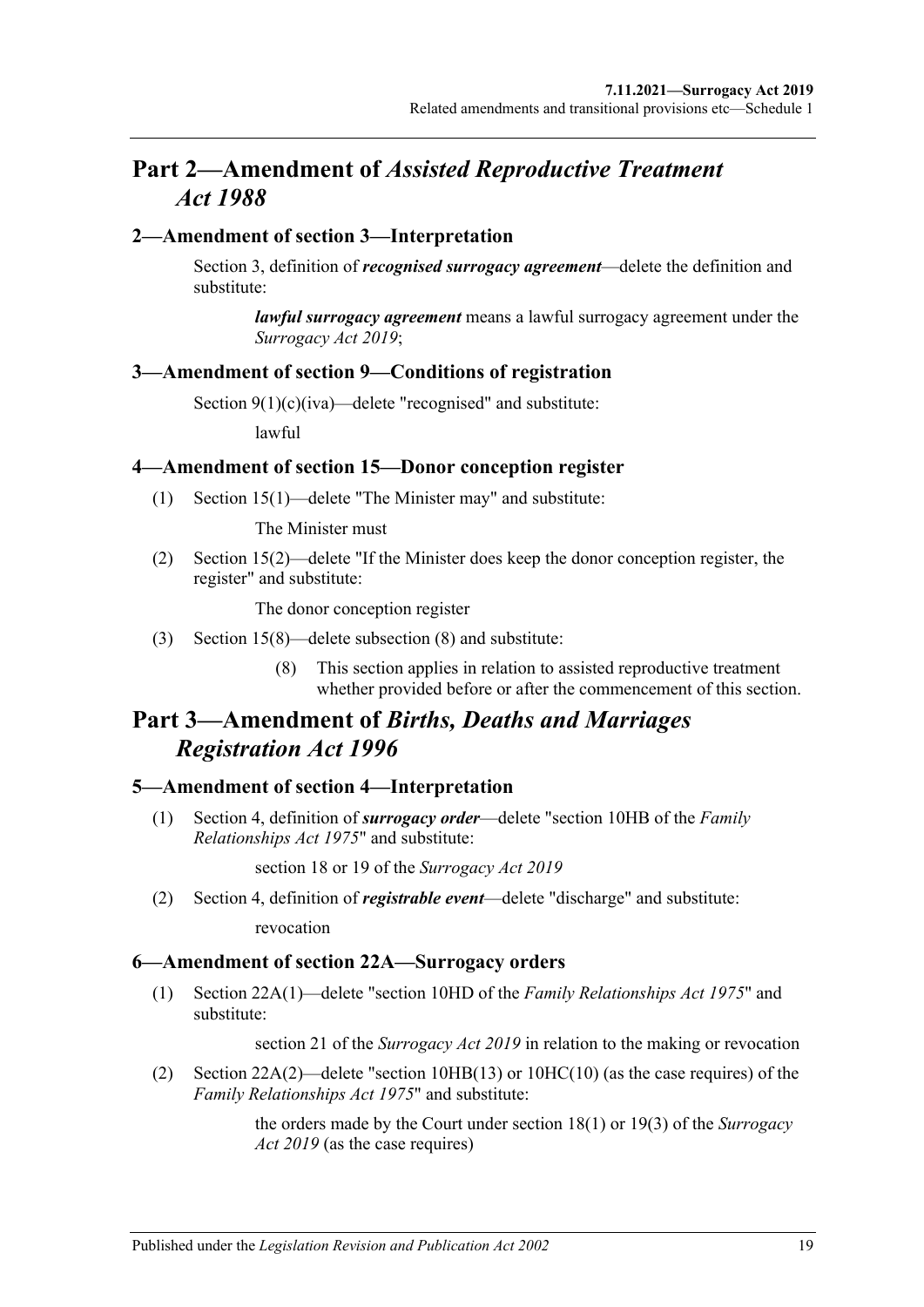(3) Section 22A(3)—delete "section 10HD of the *[Family Relationships Act](http://www.legislation.sa.gov.au/index.aspx?action=legref&type=act&legtitle=Family%20Relationships%20Act%201975) 1975*" and substitute:

section 21 of the *[Surrogacy Act](http://www.legislation.sa.gov.au/index.aspx?action=legref&type=act&legtitle=Surrogacy%20Act%202019) 2019*

(4) Section 22A(5)—delete "section 10HD of the *[Family Relationships Act](http://www.legislation.sa.gov.au/index.aspx?action=legref&type=act&legtitle=Family%20Relationships%20Act%201975) 1975* in relation to the making or discharge" and substitute:

section 21 of the *[Surrogacy Act](http://www.legislation.sa.gov.au/index.aspx?action=legref&type=act&legtitle=Surrogacy%20Act%202019) 2019* in relation to the making or revocation

#### <span id="page-19-0"></span>**7—Amendment of section 49A—Saving provision—surrogacy arrangements**

Section 49A(1)—delete "discharge" and substitute:

revocation

## **Part 4—Amendment of** *Family Relationships Act 1975*

#### <span id="page-19-1"></span>**8—Amendment of section 10—Saving provision**

Section 10(d)—delete "or 2B"

#### <span id="page-19-2"></span>**9—Amendment of section 10EA—Court order relating to paternity**

Section 10EA—after subsection (7) insert:

(7a) This section does not apply in relation to a child born as a result of a lawful surrogacy agreement under the *[Surrogacy Act](http://www.legislation.sa.gov.au/index.aspx?action=legref&type=act&legtitle=Surrogacy%20Act%202019) 2019* (whether or not an order under section 18 of that Act has been, or could be, made in respect of the parentage of the child).

### <span id="page-19-3"></span>**10—Repeal of Part 2B**

Part 2B—delete Part 2B

## **Part 5—Transitional and saving provisions etc**

### <span id="page-19-4"></span>**11—Continuation of recognised surrogacy agreements under** *Family Relationships Act 1975* **as lawful surrogacy agreements**

- (1) A recognised surrogacy agreement under Part 2B of the *[Family Relationships](http://www.legislation.sa.gov.au/index.aspx?action=legref&type=act&legtitle=Family%20Relationships%20Act%201975)  Act [1975](http://www.legislation.sa.gov.au/index.aspx?action=legref&type=act&legtitle=Family%20Relationships%20Act%201975)* that was in force immediately before the commencement of this clause—
	- (a) will, on the commencement of [clause](#page-19-3) 10 of this Schedule, be taken to continue in force in accordance with its terms; and
	- (b) will be taken to be a lawful surrogacy agreement under this Act.
- (2) Any counselling, certificate or other matter done under the *[Family Relationships](http://www.legislation.sa.gov.au/index.aspx?action=legref&type=act&legtitle=Family%20Relationships%20Act%201975)  Act [1975](http://www.legislation.sa.gov.au/index.aspx?action=legref&type=act&legtitle=Family%20Relationships%20Act%201975)* in respect of a recognised surrogacy agreement continued under this clause will be taken to have effect as if it were counselling, a certificate or matter done under this Act.
- (3) A reference in any Act or law, or contract or other instrument, to a recognised surrogacy agreement (being a recognised surrogacy agreement continued under this clause) will be taken to be a reference to the agreement as so continued.